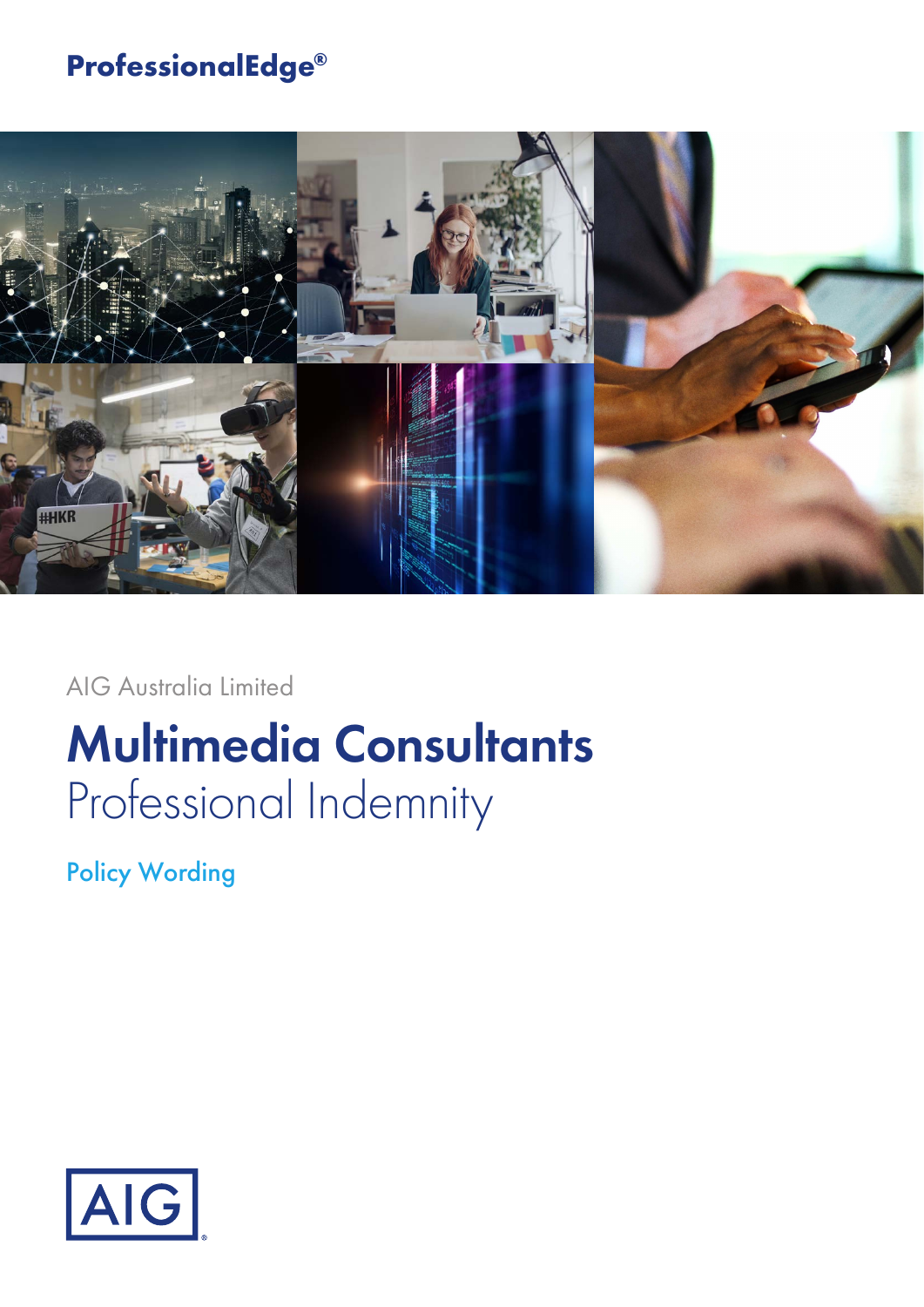## ProfessionalEdge **Multimedia Consultants** Professional Indemnity

## Table of Contents

| Introduction                       | 3  |
|------------------------------------|----|
| Duty of Disclosure                 | 3  |
| Policy Wording                     | 3  |
| Claims Made and Notified           | 3  |
| <b>Privacy Notice</b>              | 3  |
| Copyright                          | 4  |
| Dispute Resolution Process         | 4  |
| Section 1 – Professional Indemnity | 5  |
| Section 2 – Public Liability       | 10 |
| Section 3 – Exclusions             | 11 |
| Section 4 – Claims Conditions      | 18 |
| Section 5 – Defence & Settlement   | 20 |
| Section 6 - Limit & Retention      | 22 |
| Section 7 - General Provisions     | 23 |
| Section 8 - Definitions            | 25 |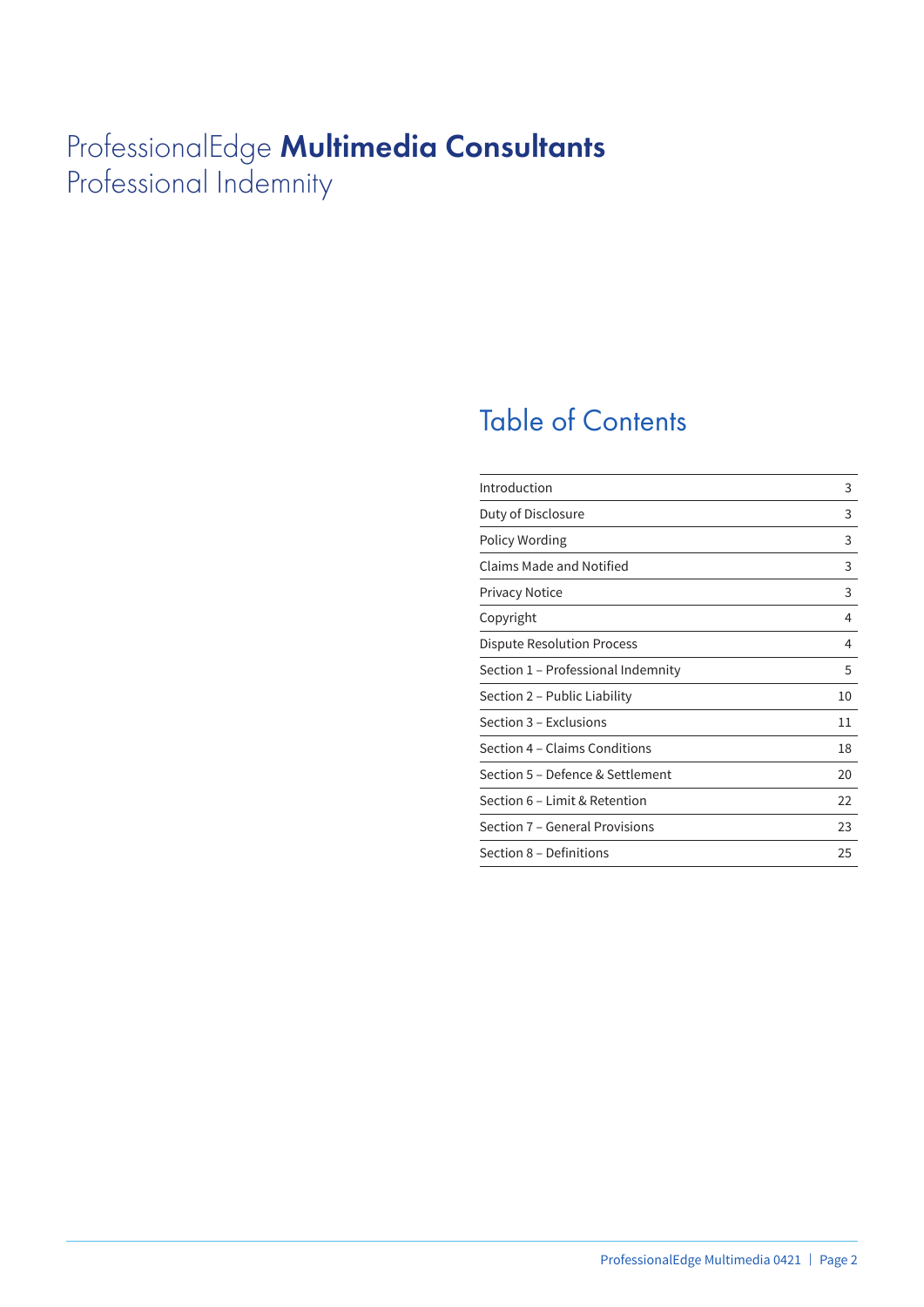### Important Notices

This **Policy** is issued/insured by AIG Australia Limited (AIG), ABN 93 004 727 753 AFSL No 381686

**Sydney:** Level 19, 2 Park Street, NSW 2000 (1300 030 886) **Melbourne:** Level 13, 717 Bourke Street, VIC 3008 (1300 030 886) **Brisbane:** Level 11, 120 Edward Street, QLD 4000 (1300 030 886) **Perth:** Level 11, 108 St. George Terrace, WA 6000 (1300 030 886)

## Duty of Disclosure

Before you enter into an insurance contract, you have a duty to tell us anything that you know, or could reasonably be expected to know, that may affect our decision to insure you and on what terms.

*You have this duty until we agree to insure you.*

You have the same duty before you renew, extend, vary or reinstate an insurance contract.

You do not need to tell us anything that:

- reduces the risk we insure you for; or
- is common knowledge; or
- we know or should know as an insurer; or
- we waive your duty to tell us about.

Subject to the Cancellation General Provision, if you do not tell us anything you are required to, we may cancel your contract or reduce the amount we will pay you if you make a claim, or both.

If your failure to tell us is fraudulent, we may refuse to pay a claim and treat the contract as if it never existed.

## Policy Wording

This **Policy** has two coverage sections:

- Section 1 Professional Indemnity; and
- Section 2 Public Liability.

Individual coverage sections set out the Insurance Covers and Extensions applicable to those individual sections. There are also Exclusions, Definitions and Conditions that may apply to each coverage section or both coverage sections.

If we issue you an insurance policy, a Policy Schedule will also be provided. The Policy Schedule will set out details of the cover provided and should be read together with this policy wording.

## Claims Made and Notified

Section 1 – Professional Indemnity of this **Policy** contains *claims-made and notified* Insurance Covers and extensions. This means that those Insurance Covers and extensions will only cover **Claims** first made against you during the **Policy Period** and notified to the **Insurer** as soon as practicable in the **Policy Period** or any applicable extended reporting period. This **Policy** may not provide cover for any **Claims** made against you if at any time prior to the commencement of this **Policy** you became aware of facts which might give rise to those claims being made against you.

Section 40(3) of the *Insurance Contracts Act 1984* provides that where you gave notice in writing to an insurer of facts that might give rise to a claim against you as soon as was reasonably practicable after you became aware of those facts but before insurance cover provided by an insurance contract expires, the insurer is not relieved of liability under the contract in respect of the claim, when made, by reason only that it was made after the expiration of the period of insurance cover provided by the contract.

This **Policy** excludes prior **Claims** and circumstances as outlined in the *"Prior Claims and Circumstances"* Exclusion.

## **Privacy Notice**

**This notice sets out how AIG collects, uses and discloses personal information about:**

- **you, if an individual; and**
- **other individuals you provide information about.**

**Further information about our Privacy Policy is available at www.aig.com.au or by contacting us at australia.privacy.manager@aig.com or on 1300 030 886.**

#### **How we collect your personal information**

AIG usually collects personal information from you or your agents.

- AIG may also collect personal information from:
- our agents and service providers;
- other insurers;
- people who are involved in a claim or assist us in investigating or processing claims, including third parties claiming under your policy, witnesses and medical practitioners;
- third parties who may be arranging insurance cover for a group that you are a part of;
- providers of marketing lists and industry databases; and
- publically available sources.

#### **Why we collect your personal information**

AIG collects information necessary to:

- underwrite and administer your insurance cover;
- improve customer service and products and carry out research and analysis, including data analytics; and
- advise you of our and other products and services that may interest you.

You have a legal obligation under the *Insurance Contracts Act 1984* to disclose certain information. Failure to disclose information required may result in AIG declining cover, cancelling your insurance cover or reducing the level of cover, or declining claims.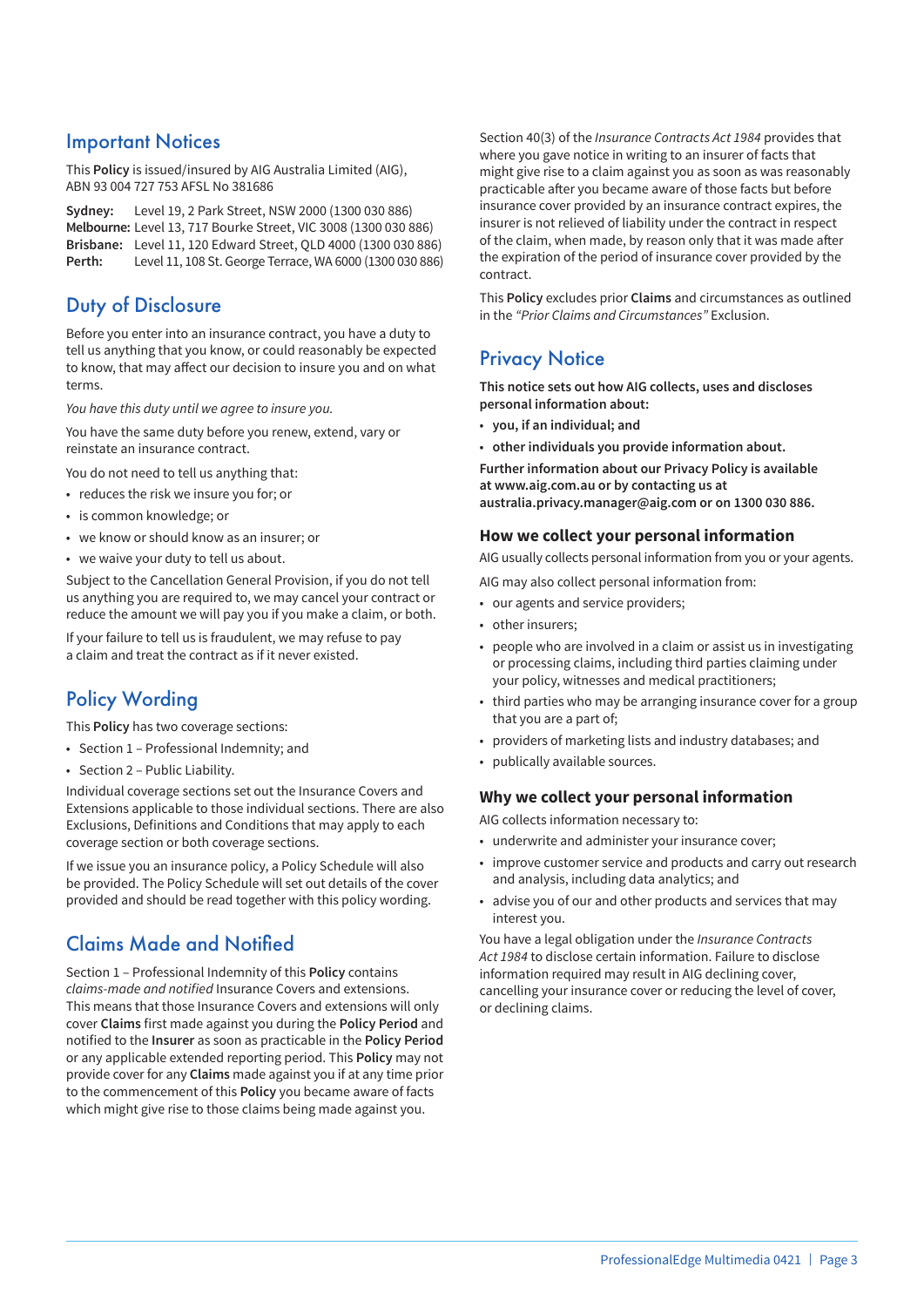#### **To whom we disclose your personal information**

In the course of underwriting and administering your policy we may disclose your information to:

- your or our agents, entities to which AIG is related, reinsurers, contractors or third party providers providing services related to the administration of your policy;
- banks and financial institutions for policy payments;
- your or our agents, assessors, third party administrators, emergency providers, retailers, medical providers, travel carriers, in the event of a claim;
- entities to which AIG is related and third party providers for data analytics functions;
- other entities to enable them to offer their products or services to you; and
- government, law enforcement, dispute resolution, statutory or regulatory bodies, or as required by law.

AIG is likely to disclose information to some of these entities located overseas, including in the following countries: United States of America, Canada, Bermuda, United Kingdom, Ireland, Belgium, The Netherlands, Germany, France, Singapore, Malaysia, the Philippines, India, Hong Kong, New Zealand as well as any country in which you have a claim and such other countries as may be notified in our Privacy Policy from time to time.

You may request not to receive direct marketing communications from AIG.

#### **Access to your personal information**

Our Privacy Policy contains information about how you may access and seek correction of personal information we hold about you. In summary, you may gain access to your personal information by submitting a written request to AIG.

In some circumstances permitted under the *Privacy Act 1988*, AIG may not permit access to your personal information. Circumstances where access may be denied include where it would have an unreasonable impact on the privacy of other individuals, or where it would be unlawful.

#### **Complaints**

Our Privacy Policy also contains information about how you may complain about a breach of the applicable privacy principles and how we will deal with such a complaint.

#### **Consent**

If applicable, your application includes a consent that you and any other individuals you provide information about consent to the collection, use and disclosure of personal information as set out in this notice.

## Copyright

The content of this policy wording, the schedule and any endorsement or notice we give you in writing, including but not limited to the text and images therein, and their arrangement, is the copyright property of AIG. All rights reserved. AIG hereby authorises you to copy and display the content herein, but only in connection with AIG business. Any copy you make must include this copyright notice. Limited quotations from the content are permitted if properly attributed to AIG; however, except as set forth above, you may not copy or display for redistribution to third parties any portion of the content of this policy wording, the schedule and any endorsement or notice we give you in writing, without the prior written permission of AIG. No modifications of the content may be made. Nothing contained herein shall be construed as conferring by implication or otherwise any license or right under any patent, trademark, copyright (except as expressly provided above), or other proprietary rights of AIG or of any third party.

## Dispute Resolution Process

We are committed to handling any complaints about our products or services efficiently and fairly.

If you have a complaint:

- (i) contact your insurance intermediary and they may raise it with us;
- (ii) if your complaint is not satisfactorily resolved you may request that your matter be reviewed by management by writing to:

The Compliance Manager AIG Australia Limited Level 13, 717 Bourke Street Docklands Vic 3008

**This document contains your Insurance Policy terms, covers, exclusions, conditions and definitions. It is important that you read it, understand it and retain it in a safe place.**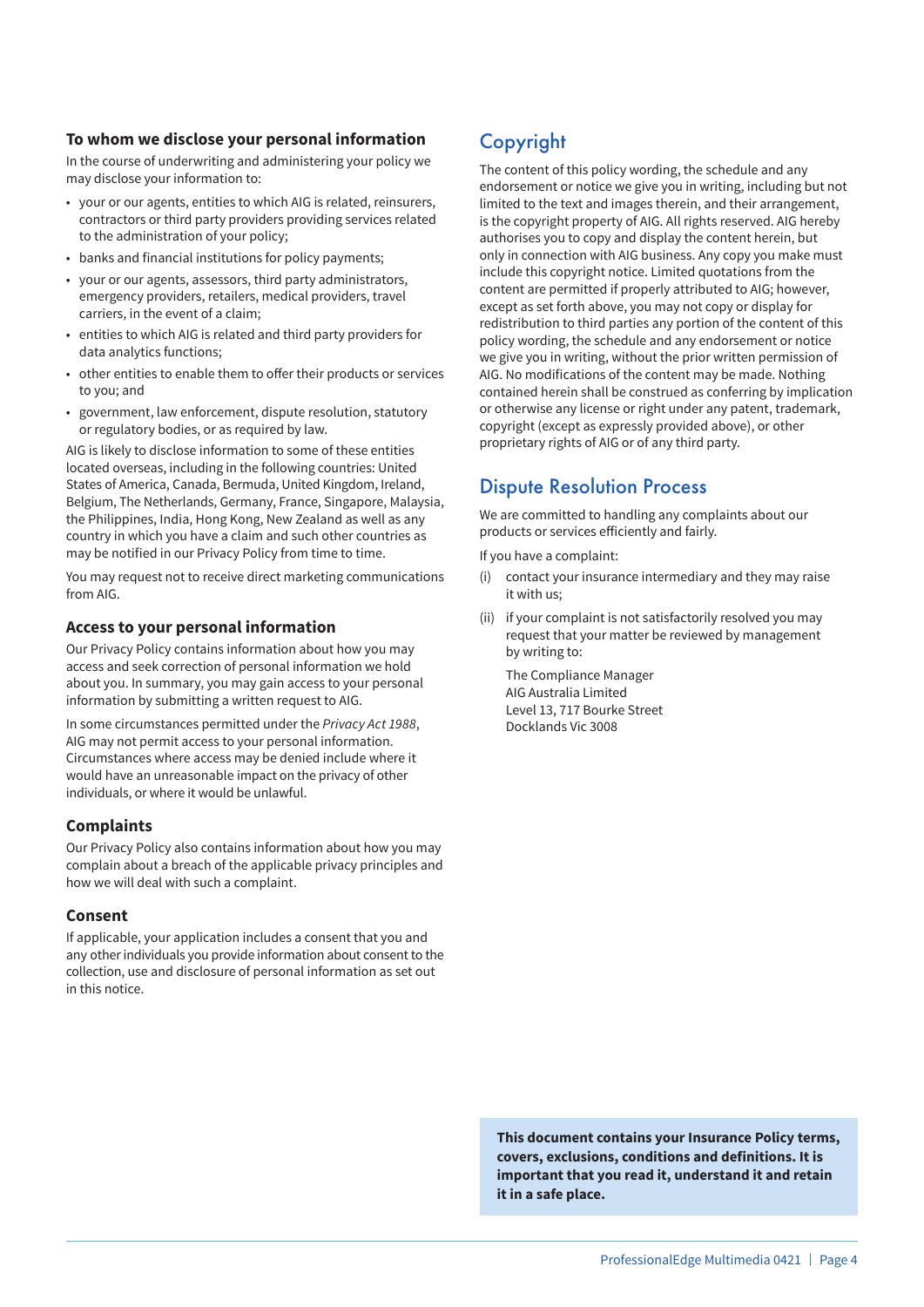In consideration of the payment of the **Premium** and subject to all the provisions of this **Policy**, the **Insurer** agrees as follows:

## Section 1 – Profesional Indemnity

### 1.1 Professional Indemnity Insurance Covers

All cover under this Section 1 – Professional Indemnity of the **Policy** is afforded solely with respect to **Claims** first made against an **Insured** during the **Policy Period** and notified to the **Insurer** as required by this **Policy**.

#### **Professional Liability**

The **Insurer** will indemnify the **Insured** against civil liability resulting from any **Claim** arising from the performance of **Professional Services**.

#### **Advanced Defence Costs**

The **Insurer** will pay **Defence Costs** incurred in defending any **Claim** covered under this **Policy**.

The **Insurer** shall advance **Defence Costs** and all other costs and expenses payable in accordance with the *"Insurer Response"* Claims **Condition** 

### 1.2 Professional Indemnity Standard Extensions

The **Insurer** agrees to extend indemnity as stated in each of the following Standard Extensions. Cover under the Standard Extension is subject to all the terms, conditions, definitions and exclusions of this **Policy** unless otherwise stated in the Standard Extension.

#### **Automatic Run-Off Event**

In the event that a **Run-Off Event** occurs during the **Policy Period**, the **Policy** will convert into an automatic run-off period up to the expiry of the **Policy Period** in which the **Insured** may give notice of any **Claim** first made against the **Insured** for civil liability arising from **Professional Services** performed prior to the effective date of the **Run-Off Event**.

The **Policyholder** shall, for no additional premium, also be entitled to an *Extended Reporting Period* of 84 months following the expiry of this **Policy** during which an **Insured** may give notice of any **Claim** first made against the **Insured** for civil liability arising from **Professional Services** performed prior to the effective date of the **Run-Off Event**.

The *Extended Reporting Period* immediately above shall only be available:

- (i) if the **Policyholder** provides a satisfactory signed No Claims Declaration to the **Insurer** prior to the expiry of this **Policy**;
- (ii) if the **Insured** has not received notice of any **Claim**, writ, summons, impending proceedings, impending prosecution or inquest during the **Policy Period**;
- (iii) where the **Insured** has maintained a professional indemnity policy with the **Insurer** for a minimum of 3 years immediately prior to the inception of this **Policy**; and
- (iv) any additional terms and conditions or Exclusions the **Insurer** may reasonably decide; and

shall be subject to the **Limits of Liability** and **Retention**.

Where the **Insured** has not met such terms and conditions, the **Insurer** may nevertheless, in its sole discretion, offer an *Extended Reporting Period* of up to 84 months following the expiry of this **Policy** for an additional premium.

#### **Breach of Fiduciary Duty**

The **Insurer** will indemnify the **Insured** against civil liability resulting from any **Claim** arising from the performance of **Professional Services** which is for a breach of fiduciary duty.

#### **Breach of Warranty of Authority**

The **Insurer** will indemnify the **Insured** against civil liability resulting from any **Claim** arising from the performance of **Professional Services** which is for a breach of warranty of authority committed, by or on behalf of the **Insured**, in good faith and with the reasonable belief of the person alleged to have committed the breach that appropriate authority was held.

The **Insurer's** liability to indemnify the **Insured** under this Standard Extension is \$250,000 in the aggregate for the **Policy Period**.

#### **Claims Mitigation Costs**

The **Insurer** will indemnify the **Insured** for the **Insured's** reasonable direct costs and expenses that the **Insurer** is reasonably satisfied are necessarily incurred as a result of reasonable and necessary rectification or mitigation action taken by the **Insured** to minimise the amount of any **Claim** that would be covered under this **Policy**, provided that each of the following conditions precedent are required to be met before the **Insurer** shall become liable to indemnify:

- (i) the **Insured** first became aware of the facts that might give rise to the **Claim** during the **Policy Period**;
- (ii) the **Insurer** is informed in writing during the **Policy Period** of the circumstance likely to give rise to the **Claim** that would be covered under this **Policy** and the rectification or mitigation action that is required to avoid or reduce the amount of any **Claim** that would be covered under this **Policy**;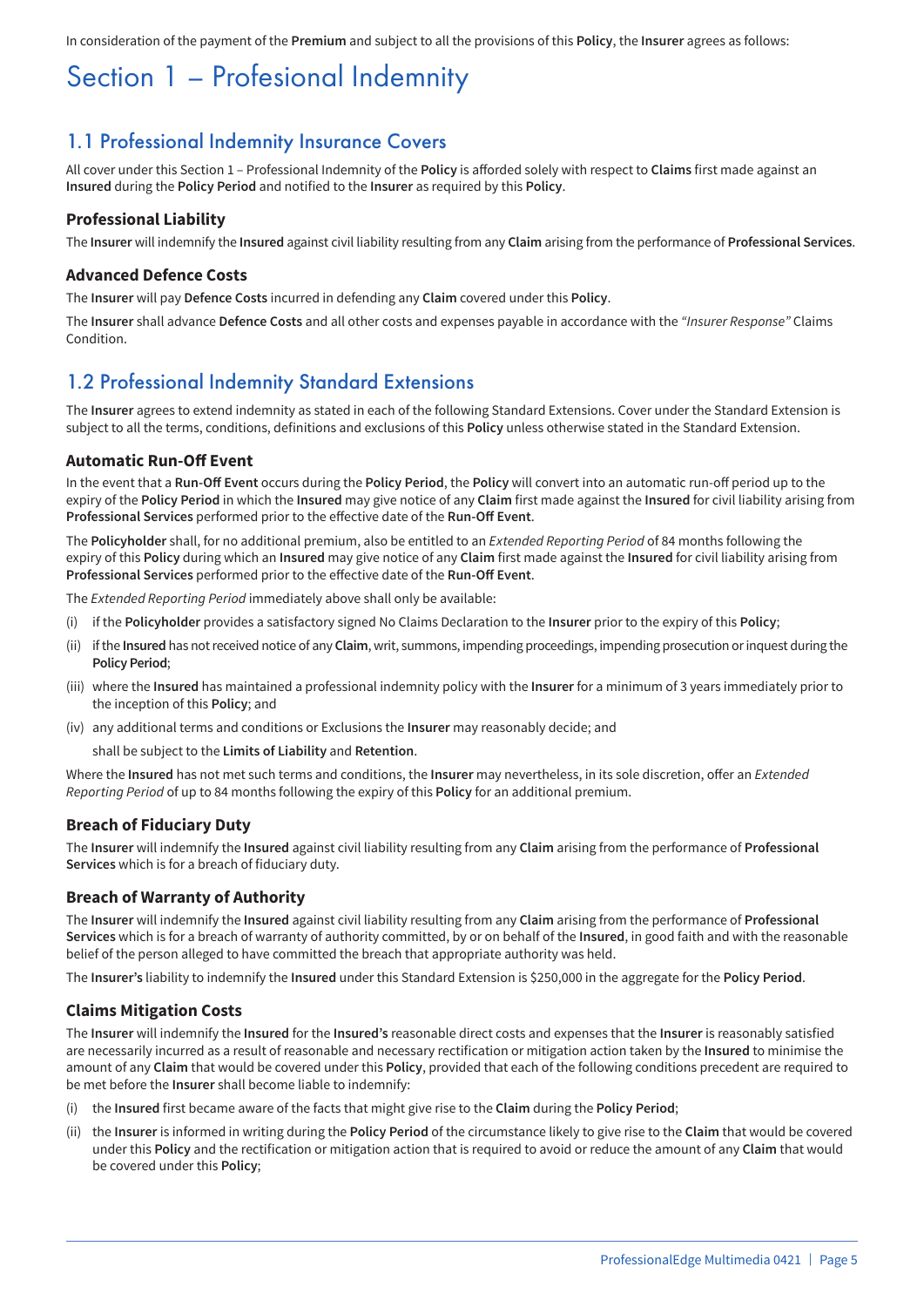- (iii) direct costs and expenses shall not include any element of profit or loss of profit, costs and expenses of materials or **Professional Services**, which results in an increased quality from that specified in the relevant contract, nor any element of overheads, staff remuneration, standing idle time or management time of the **Insured**; and
- (iv) the **Insurer** has consented in writing to the payment of such direct costs and expenses before work is carried out, such consent not to be unreasonably withheld.

The **Insurer's** liability to indemnify the **Insured** under this Standard Extension is subject to a sub-limit of \$100,000 for any one **Claim**, and \$250,000 in the aggregate for the **Policy Period**.

#### **Compensatory Fines and Penalties**

Notwithstanding part (iv) of the *"Commercial Management"* Exclusion, but subject to all other Exclusions, the **Insurer** will indemnify the **Insured** against civil liability resulting from any **Claim** arising from the performance of **Professional Services** for any compensatory civil penalty or civil compensatory order, other than an award of damages, payable by the **Insured**.

No cover is available under this Standard Extension for **Claims** resulting from:

- any actual or alleged deliberate or intentional failure to comply with any law notice, direction, enforcement action or proceeding under any legislation;
- (ii) gross negligence or recklessness; or
- (iii) any taxes, rates, levies, duties, charges, fees, or any other revenue or impost, payable.

The **Insurer's** liability to indemnify the **Insured** under this Standard Extension is subject to a sub-limit of \$250,000 for any one **Claim**, and \$500,000 in the aggregate, for the **Policy Period**.

#### **Continuity**

In the absence of fraudulent non-disclosure, where a **Claim** that would otherwise be covered by this **Policy** is excluded by the *"Prior Claims and Circumstances"* Exclusion part (ii), then cover is provided under this **Policy** for that **Claim**, provided always that:

- (i) the **Insured** first became aware of the facts that might give rise to the **Claim** after the **Continuity Date**; and
- (ii) the cover shall be in accordance with the provisions of the policy in force when the **Insured** first became so aware.

#### **Contractual Liability**

The **Insurer** will indemnify the **Insured** against civil liability resulting from any **Claim** arising from the performance of **Professional Services** which is for contractual liability but only to the extent the liability of the **Insured** under the contract arises from the performance of **Professional Services** and would have arisen in the absence of the contract.

#### **Court Attendance**

For any **Employee**, principal, partner or director who has been required to attend, and actually attends, court as a witness in connection with a **Claim** notified under and covered by this **Policy**, **Defence Costs** will include an amount of \$500 per day.

No **Retention** shall apply to the extension.

#### **Defamation**

The **Insurer** will indemnify the **Insured** against civil liability resulting from any **Claim** arising from the performance of **Professional Services** which is for defamation, libel or slander committed by an **Insured**. No cover is provided under this extension where the defamation, libel or slander is committed intentionally by an **Insured**.

#### **Extended Reporting Period**

If the **Insurer** cancels or does not renew this **Policy**, other than for non-payment of **Premium** or for any other breach of the terms of this **Policy** by an **Insured**, the **Policyholder** shall have the right to an *Extended Reporting Period* of 60 days following the date of cancellation or expiry in which to give notice of any **Claim** first made against the **Insured** for civil liability arising from **Professional Services** performed on or prior to the expiry of this **Policy**.

The above *Extended Reporting Period* shall not apply if a **Run-Off Event** occurs.

#### **Fraud/Dishonesty**

Notwithstanding the *"Fraud & Dishonesty"* Exclusion, but subject to all other Exclusions, the **Insurer** will indemnify the **Insured** against civil liability resulting from any **Claim** arising from the performance of **Professional Services** which is for **Fraud/Dishonesty** by any:

- (i) **Employee**; or
- (ii) any natural person who is or has been a principal, partner or director of the **Policyholder** or any **Subsidiary**.
- No cover is available under this Standard Extension:
- (a) to any **Insured** who has committed or condoned the **Fraud/Dishonesty**; or
- (b) for or in respect of a **Claim** arising out of, or in any way connected with, loss of **Money**.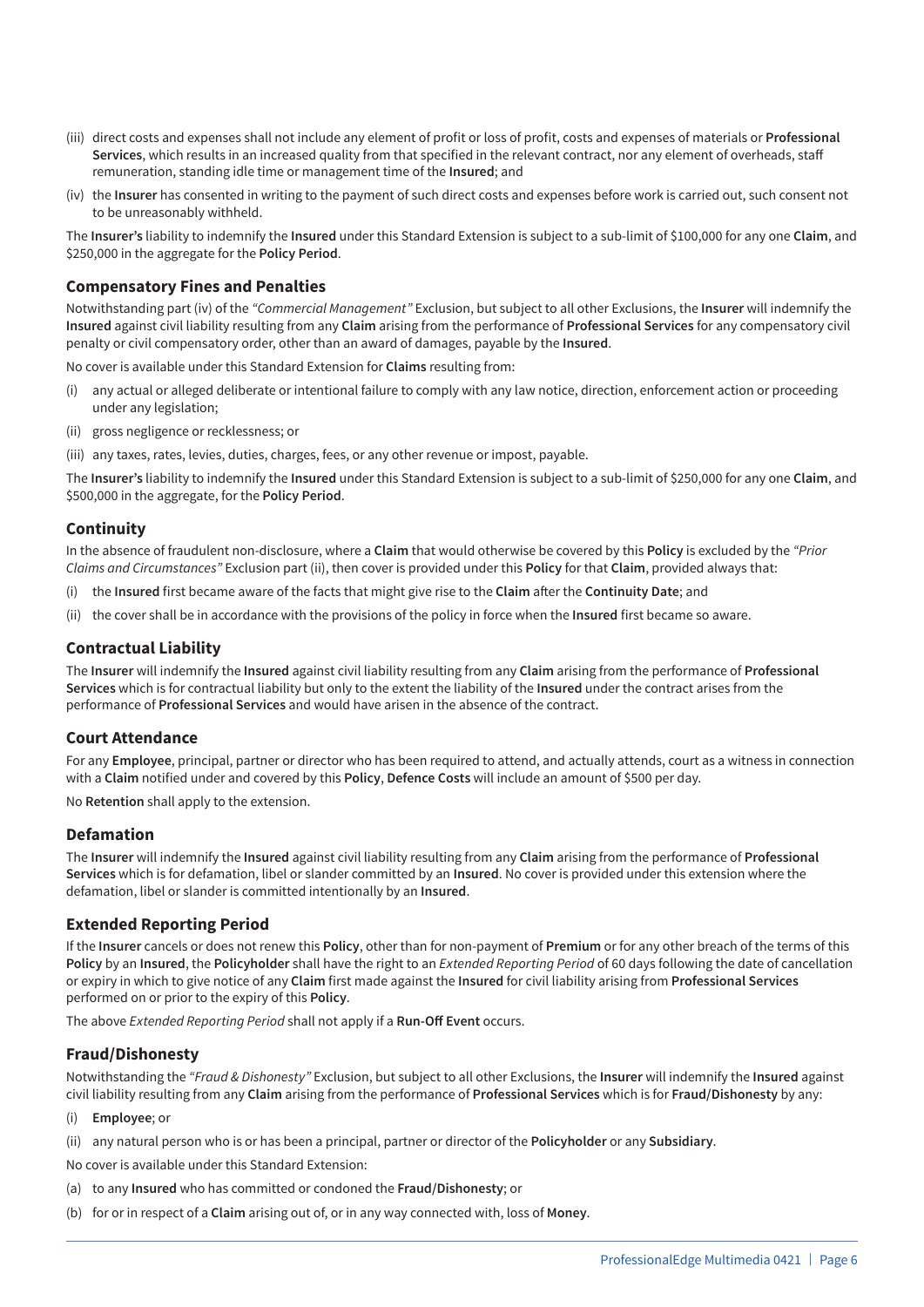#### **Intellectual Property/Confidentiality**

Notwithstanding the *"Intellectual Property/Confidentiality"* Exclusion, but subject to all other Exclusions, the **Insurer** will indemnify the **Insured** against civil liability resulting from any **Claim** arising from the performance of **Professional Services** which is for any breach of **Intellectual Property Rights** by the **Insured**. No cover is available under this Standard Extension for **Claims** resulting from any intentional breach of **Intellectual Property Rights**.

#### **Inquiry Costs**

The **Insurer** will pay on behalf of the **Insured Inquiry Costs** to prepare for and attend an **Inquiry**, provided that the notice requiring the **Insured** to attend the **Inquiry** is first served on the **Insured** during the **Policy Period** and notified to the **Insurer** during the **Policy Period**.

The **Insurer's** liability to indemnify the **Insured** under this Standard Extension is subject to a sub-limit of \$500,000 in the aggregate for the **Policy Period**.

#### **Joint Ventures**

The **Insurer** will indemnify the **Insured** against civil liability resulting from any **Claim** arising from the performance of **Professional Services** in connection with any association or joint venture of which the **Insured** forms part; provided, however, that the **Insurer** shall only be liable for the proportion that represents the **Insured's** liability in such association or joint venture. No cover is provided to any associate or joint venture partner of the **Insured**.

#### **Lost Documents**

Notwithstanding the *"Cyber"* Exclusion, but subject to all other Exclusions, with respect to a **Third Party's Document**:

- (i) for which an **Insured** is legally responsible, and
- (ii) that, during the **Policy Period**, has been destroyed, damaged, lost, distorted solely in the performance of **Professional Services**,

the **Insurer** will pay on behalf of the **Insured**, up to the Sublimit of Liability set out below, the reasonable and necessary costs and expenses incurred by the **Insured** in replacing or restoring such **Third Party Documents** provided that:

- (a) such loss, damage or destruction or distortion is first **Discovered** and reported to the **Insurer** during the **Policy Period**;
- (b) such loss, damage, destruction or distortion is sustained while the **Third Party Documents** are either:
	- (i) in transit; or
	- (ii) in the custody of the **Insured** or of any person to whom the **Insured** has entrusted them;
- (c) the lost or mislaid **Third Party Documents** have been the subject of a diligent search by or on behalf of the **Insured**;
- (d) the amount of such costs and expenses shall be supported by evidence of expenditure that shall be subject to written approval by a competent person to be nominated by the **Insurer** with the consent of the **Insured**; and
- (e) the **Insurer** shall not be liable for costs and expenses arising out of wear, tear and/or gradual deterioration, moth and vermin, or other matters beyond the **Insured's** control.

The **Insurer's** liability to indemnify the **Insured** under this Standard Extension is subject to a sub-limit of \$500,000 in the aggregate for the **Policy Period**.

A **Retention** of \$1,000 (each and every claim) shall apply to this extension.

#### **Misleading or Deceptive Conduct**

The **Insurer** will indemnify the **Insured** against civil liability resulting from any **Claim** arising from the performance of **Professional Services** which is for any **Misleading or Deceptive Conduct**.

#### **New Subsidiaries**

The *"Subsidiary"* Definition is deemed to include any entity or company created and/or acquired by the **Policyholder** during the **Policy Period**.

The **Insurer** will provide cover to any entity or company that becomes a **Subsidiary** of the **Policyholder** during the **Policy Period** at nil additional premium for a period of 45 days from the effective date of the entity or company becoming a **Subsidiary** (but not beyond the **Policy** expiry date, or any *Extended Reporting Period*), provided always that:

- (i) the preceding annual gross revenue of the entity or company does not exceed 10% of the **Policyholder's** annual revenue;
- (ii) the entity or company is not incorporated in the United States of America; or
- (iii) the entity or company has not had any paid or incurred Professional Indemnity claims in the past 5 years.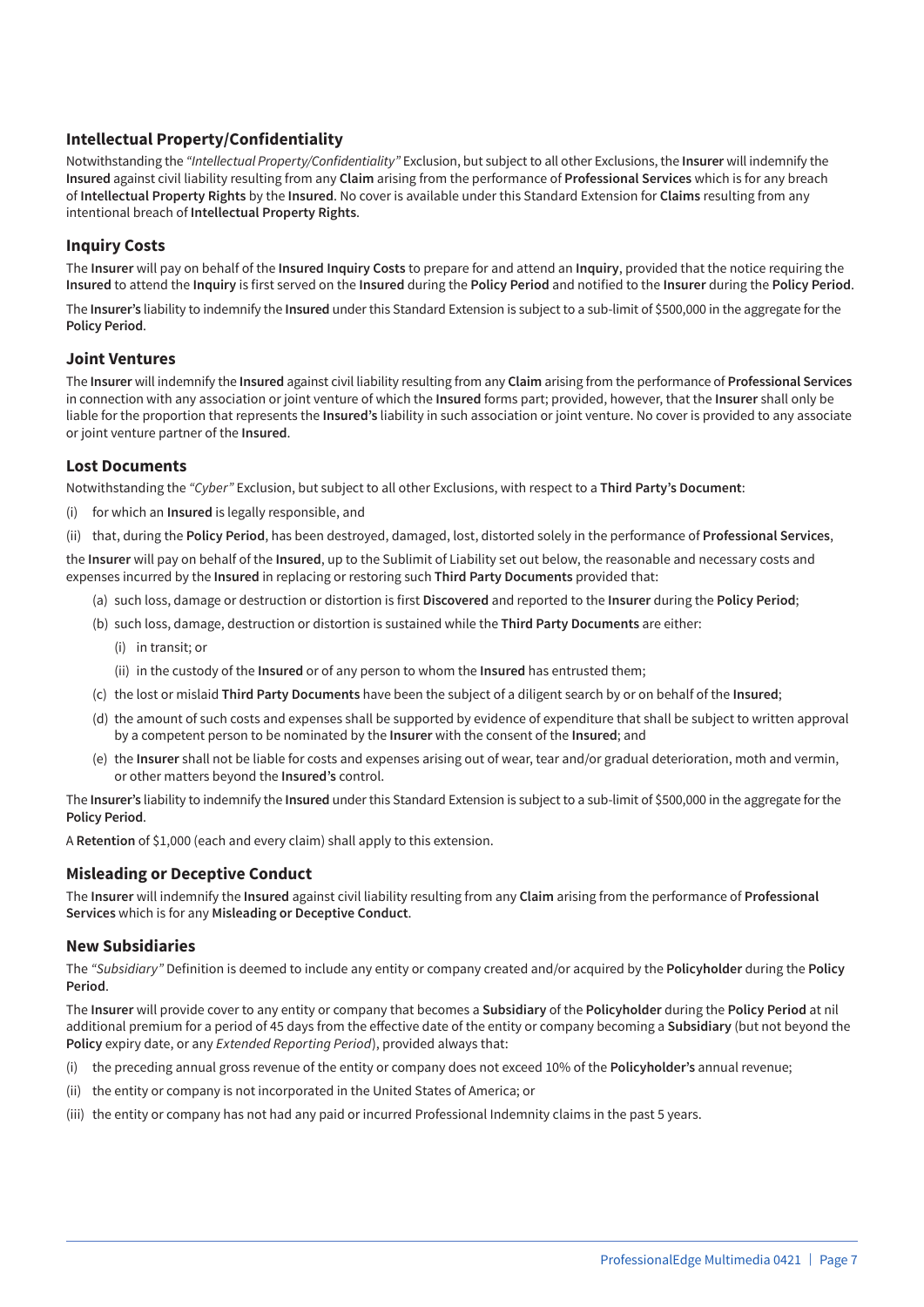During the 45 days, the **Policyholder** will provide full details to the **Insurer** of the entity or company and the **Insurer** in its absolute discretion will have the option to continue to cover the entity or company and to apply any terms and conditions to the extension of cover, including but not limited to charging additional premium.

Cover for any such entity or company that becomes a **Subsidiary** shall only apply to a **Claim** or loss insured by this **Policy** arising from the performance of **Professional Services** by such entity or company while it is a **Subsidiary** of the **Policyholder**.

#### **Past Partner Liability**

To the extent that any principal, partner or director of the **Policyholder** has personal liability for professional services rendered prior to becoming a principal, partner or director of the **Policyholder** which are the same as those specified in this **Policy**, "**Professional Services**" shall also mean the professional services of such principal, partner or director, provided that such person's previous business did not at any one time have more than four (4) partners or principals.

#### **Previous Business Name**

The "**Insured**" Definition is extended to include any business name under which the **Policyholder** previously traded.

#### **Privacy**

The **Insurer** will indemnify the **Insured** against civil liability resulting from any **Claim** arising from the performance of **Professional Services** which is for any unintentional breach of privacy law.

#### **Reinstatement Limit of Liability**

If the **Limit of Liability** (Aggregate) is exhausted by any **Claim**, **Claims** and/or **Defence Costs** during the **Policy Period**, subject to the provisions below **Insurers** will reinstate the **Limit of Liability** (any one **Claim**)for any two subsequent totally unrelated **Claims** arising from the performance of **Professional Services** made during the **Policy Period**.

If the **Policyholder** has in effect any excess layer policy or policies providing excess layer coverage for limits in excess of the **Limit of Liability**, the reinstatements provided will each only become effective after the total exhaustion of the limits of all such excess coverage by reason of the payment of indemnity thereunder but prior to any similar reinstatement provision contained in such policy or policies becoming effective. The **Policyholder** agrees to notify the **Insurer** of such excess layer policies within 14 days of the inception of the **Policy**.

It is the intention of this extension, and it is agreed that, that the sums reinstated shall:

- (i) provide cover in respect of subsequent **Claims** arising from the performance of **Professional Services** which are totally unrelated to the **Claims** or circumstances that give rise to the **Claims** already notified;
- (ii) not apply to the balance of any **Claim** which contributed to the exhaustion of the **Limit of Liability** (Aggregate) once the **Limit of Liability** (Aggregate) is so exhausted;
- (iii) not apply to any Standard Extension, Optional Extension or for which a Sub Limit of Liability is provided for in this **Policy**, or the *"Public Relations Expenses"* Risk Management Extension; and
- (iv) not apply to any grant of the *"Extended Reporting Period"* Standard Extension or the *"Run-Off Event"* Standard Extension.

The liability of the **Insurers** in respect of all **Claims** resulting from:

- (a) the same cause, or
- (b) a single act or omission, or
- (c) a series of continuous, repeated or related act or omission, or
- (d) the dishonesty or infidelity of any one person or in which such person is concerned or implicated,

#### shall not exceed the **Limit of Liability** (any one **Claim**).

No cover under this Extension shall apply if any *Extended Reporting Period* is granted under the *"Extended Reporting Period"* Standard Extension or the *"Run-Off Event"* Standard Extension, or during such *Extended Reporting Period*, including for **Claims** reported during that period.

#### **Vicarious Liability**

The **Insurer** will indemnify the **Insured** against civil liability resulting from any **Claim** arising from the performance of the **Insured's Professional Services** by any **Agent** or consultant acting on the **Policyholder's** behalf and for whom an **Insured** is legally liable.

For the avoidance of doubt the **Insurer** will not be liable for the **Agent's** own liability, or be prevented from pursuing a recovery from any **Agent**, nor will it be liable for any vicarious liability for any contractual liability assumed by the **Agent** under a contract.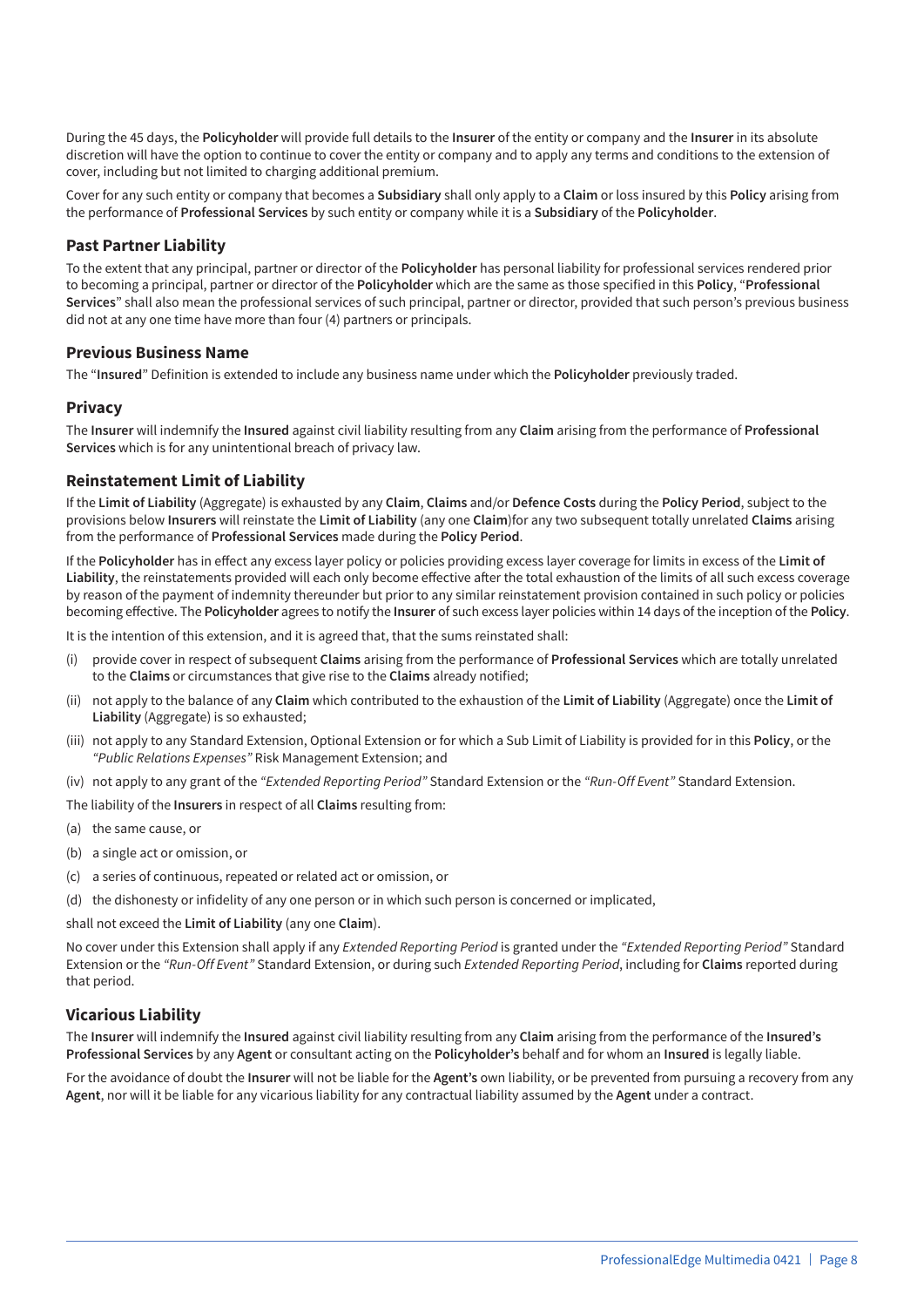### 1.3 Professional Indemnity Optional Extensions

The following Optional Extension is not included in this **Policy** unless it is specified as being included in the Schedule to this **Policy**.

The **Insurer** agrees to extend indemnity as stated in the Optional Extension, provided always that:

- (a) the Optional Extension is subject to all the terms, conditions, definitions and exclusions of this **Policy**; and
- (b) the inclusion of the Optional Extension does not increase the **Limit of Liability**.

#### **Fidelity**

Notwithstanding the *"Fraud/Dishonesty"* Exclusion to the extent it applies to **Employees**, but subject to the *"Cyber"* Exclusion and all other Exclusions, the **Insurer** shall pay the **Policyholder** or any **Subsidiary** for its **Direct Financial Loss** due to **Dishonest Acts** committed after the **Continuity Date** which are **Discovered** during the **Policy Period** and reported to the **Insurer** as required by this **Policy**.

The **Insurer**'s liability to indemnify the **Insured** under this Optional Extension is subject to a sub-limit of \$50,000 in the aggregate for the **Policy Period**.

### 1.4 Professional Indemnity Risk Management Extensions

The **Insurer** agrees to extend indemnity as stated in each of the following Risk Management Extensions. Cover under the Risk Management Extension is subject to all the terms, conditions, definitions and exclusions of this **Policy** unless otherwise stated in the Risk Management Extension.

#### **Business Guard Advisory Panel**

During the **Policy Period** the **Policyholder** is entitled to up to one hour of free advice for each query deriving from the same or related facts from the *BusinessGuard Advisory Panel* which relates to matters which are relevant to the cover provided under this **Policy**.

The **Insurer** consents to the appointment of any member firm, in the absence of a conflict of interest, to act on behalf of the **Insureds** in respect of any **Claim** notified to the **Insurer**, provided the **Insurer** accepts the notification under the **Policy** and subject always to the "*Claims*" Conditions.

The **Insureds** may access the services of the *BusinessGuard Advisory Panel* by contacting the firms listed as such at www.aig.com.au.

No **Retention** shall apply to this extension.

#### **Public Relations Expenses**

The **Insurer** will pay to or on behalf of the **Insured** the reasonable fees, costs and/or expenses incurred by the **Insured** for the use of a **Third Party** public relations consultant provided that the fees, costs and/or expenses are incurred:

- (i) with the prior written consent of the **Insurer**; and
- (ii) for the purpose only of mitigating the adverse effect, or the potential to have an adverse effect, on the **Policyholder's** or **Subsidiary's** reputation where the **Professional Services** performed by the **Insured** have given, or could give, rise to a **Claim**.

The **Insurer's** liability to indemnify the **Insured** under this Extension is subject to a sub-limit of \$100,000 in the aggregate for the **Policy Period**.

No **Retention** shall apply to this extension.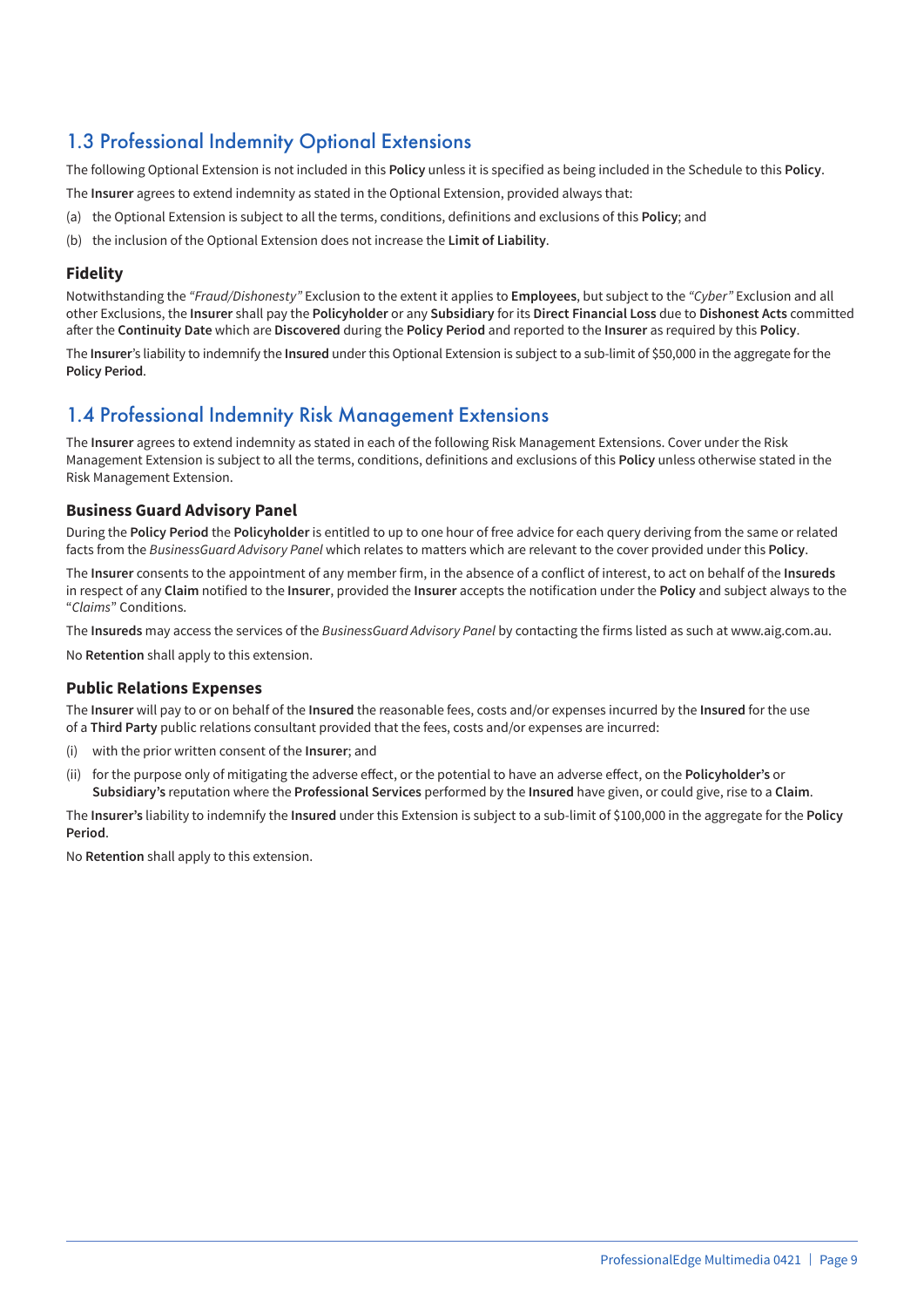## Section 2 – Public Liability

## 2.1 Public Liability Insurance Cover

#### **Public Liability**

The **Insurer** will pay on behalf of any **Insured** all **Damages** resulting from:

- (i) **Personal Injury**; or
- (ii) **Property Damage**;

occurring during the **Policy Period** caused by an **Occurrence** happening in connection with the **Business Premises** of the **Policyholder**.

#### **Supplementary Payments**

With respect to the indemnity provided by this **Policy** the **Insurer** will:

- (i) defend, in the **Insured's** name and on the **Insured's** behalf, any claim or suit against the **Insured** alleging such **Personal Injury**, or **Property Damage** and seeking damages on account thereof even if any of the allegations of such claim or suit is groundless, false or fraudulent and the **Insurer** may investigate, negotiate and settle any claim or suit as the **Insurer** may deem expedient, and will pay **Defence Costs** incurred in defending any such claim or suit;
- (ii) pay such part of any component covered by the **Policy** of all charges, expenses and legal costs recoverable from or awarded against the **Insured** in any such claim or suit and all interest accruing on the **Insurer's** portion of any judgment until the **Insurer** has paid, tendered or deposited in court that part of such judgment that does not exceed the **Limit of Liability**;
- (iii) pay such reasonable expenses, other than loss of earnings, incurred by the **Insured**, at the **Insurer's** request in assisting the **Insurer** in the investigation or defence of any claim or legal action;
- (iv) pay such expenses (other than any medical expenses, which the **Insurer** is prevented from paying by law) incurred by the **Insured** for first aid rendered to others at the time of an **Occurrence** for **Personal Injury**;
- (v) pay the legal costs incurred by the **Insured** with the **Insurer's** consent for representing the **Insured** at any coronial inquest or inquiry or any court of summary jurisdiction; and
- (vi) pay such reasonable expenses incurred by the **Insured** for temporary repairs, shoring up or protection of property of others which has been damaged as a result of an **Occurrence** which may be the subject of indemnity under Section 2 – Public Liability of this **Policy**,

provided that the **Insurer** will not be obliged to pay any claim or judgment or to defend any suit after the **Limit of Liability** has been exhausted by payment of judgments or settlements.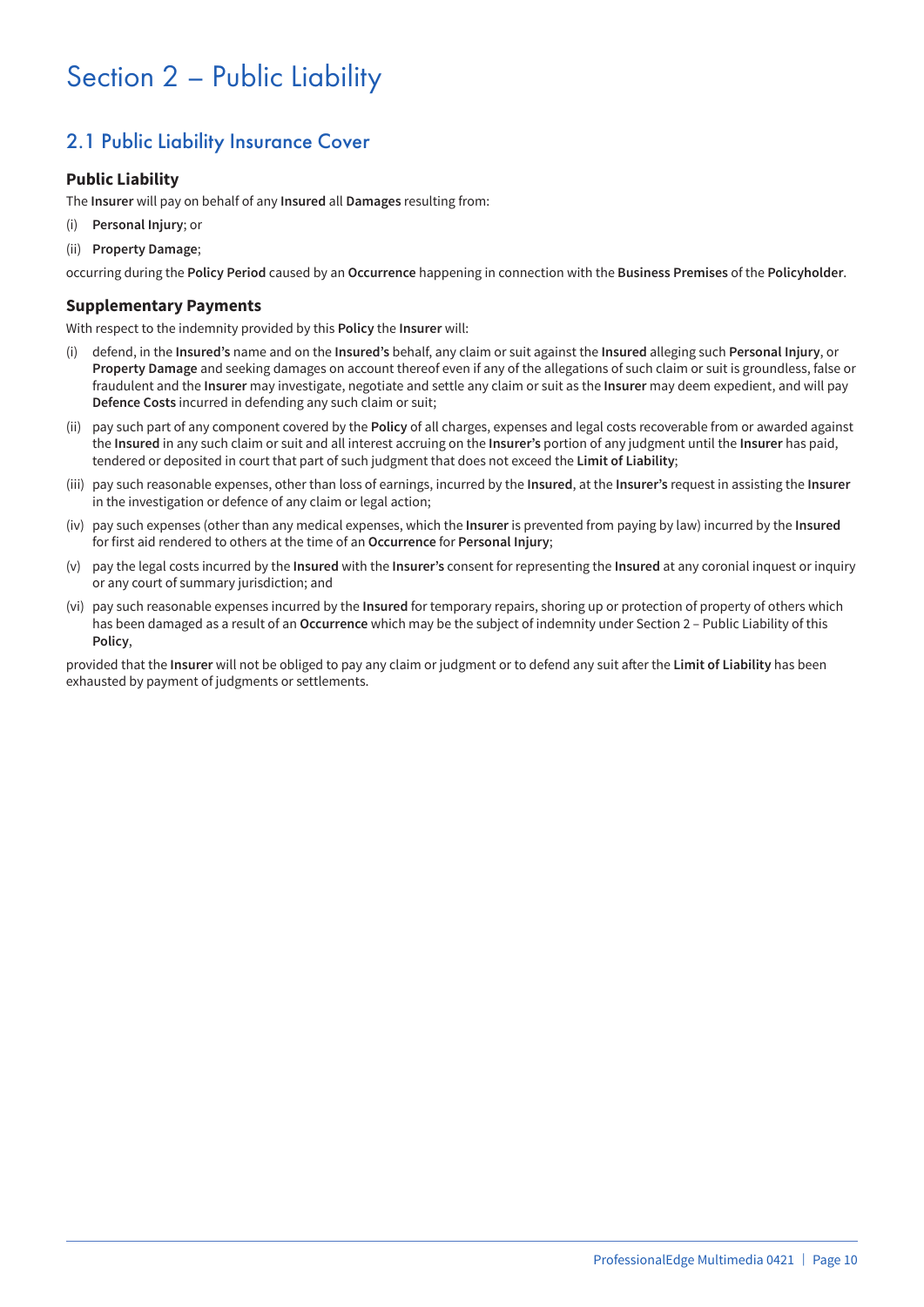## Section 3 – Exclusions

## 3.1 Exclusions applicable to Section 1 – Professional Indemnity

The **Insurer** shall not be liable to make any payment under this **Policy** arising out of, based upon or attributable to:

#### **Assumed or Acquired Liability**

any liability of a **Third Party**:

- (i) assumed by the **Insured** unless the **Insured** would in any event be legally liable in the absence of such assumed liability; or
- (ii) incurred prior to such **Third Party** becoming an **Insured** as a direct consequence of the **Insured** purchasing or acquiring another business or contract.

#### **Anti-Competitive**

any actual or alleged breach of any law or regulation with respect to any of the following activities: restrictive trade practices, antitrust, price fixing, predatory pricing, restraint of trade, unfair competition or tortious interference in another's business or contractual relationships. This includes but is not limited to any such conduct in contravention of the *Competition and Consumer Act 2010* (Cth), any Fair Trading Acts enacted by the States or Territories of Australia, *Federal Trade Commission Act* (USA), *Sherman Anti-Trust Act* (USA), *Clayton Act* (USA) or amendments thereto, or similar law or regulation, or such replacement, anywhere else in the world.

#### **Bodily Injury and/or Property Damage**

- (i) **Bodily Injury** of any person unless the **Bodily Injury** arises out of the performance of **Professional Services**; or
- (ii) loss of or damage to property unless the loss of or damage to property arises out of the performance of **Professional Services**.

#### **Commercial Management**

- (i) the refund of any professional fees;
- (ii) any taxes imposed or payable;
- (iii) any award of non-compensatory damages, including any punitive, aggravated, multiple or exemplary damages;
- (iv) any fine or pecuniary penalty pursuant to any law or regulation which an **Insured** is legally liable to pay;
- (v) any liquidated damages;
- (vi) the costs and expenses of complying with any order for, grant of or agreement to provide injunctive or other non-monetary relief; or
- (vii) any employment related compensation or benefits including but not limited to any salary, wages, commission or bonus, or overheads, charges or expenses of any **Insured**.

#### **Computer Virus/Unauthorised Access**

any computer virus, malicious code or failure to prevent unauthorised access to or use of an electronic system or program.

#### **Costs Assessment**

any failure by any **Insured** or other party acting for the **Insured** to make an accurate pre-assessment of the cost of performing **Professional Services**.

#### **Cyber**

any liability or loss arising from any intrusion due to the failure or the circumvention of the security of the **Company's Computer System**, which results in any unauthorised access, unauthorised use, hacking, a denial of service attack, a denial of access, the receipt or transmission of a malicious code, malicious software, malicious email, ransomware, trojan or virus which causes the destruction, modification, corruption, damage, deletion or disclosure of **Data** (including data of a third party) stored on any **Company's Computer System**.

#### **Directors & Officers**

the **Insured** acting in the capacity of a director or officer.

#### **Employers Liability**

**Bodily Injury** of any **Employee**.

#### **Employment Practices Liability Exclusion**

the recruitment, employment or termination of any **Employee**, or any decision not to employ a prospective **Employee**.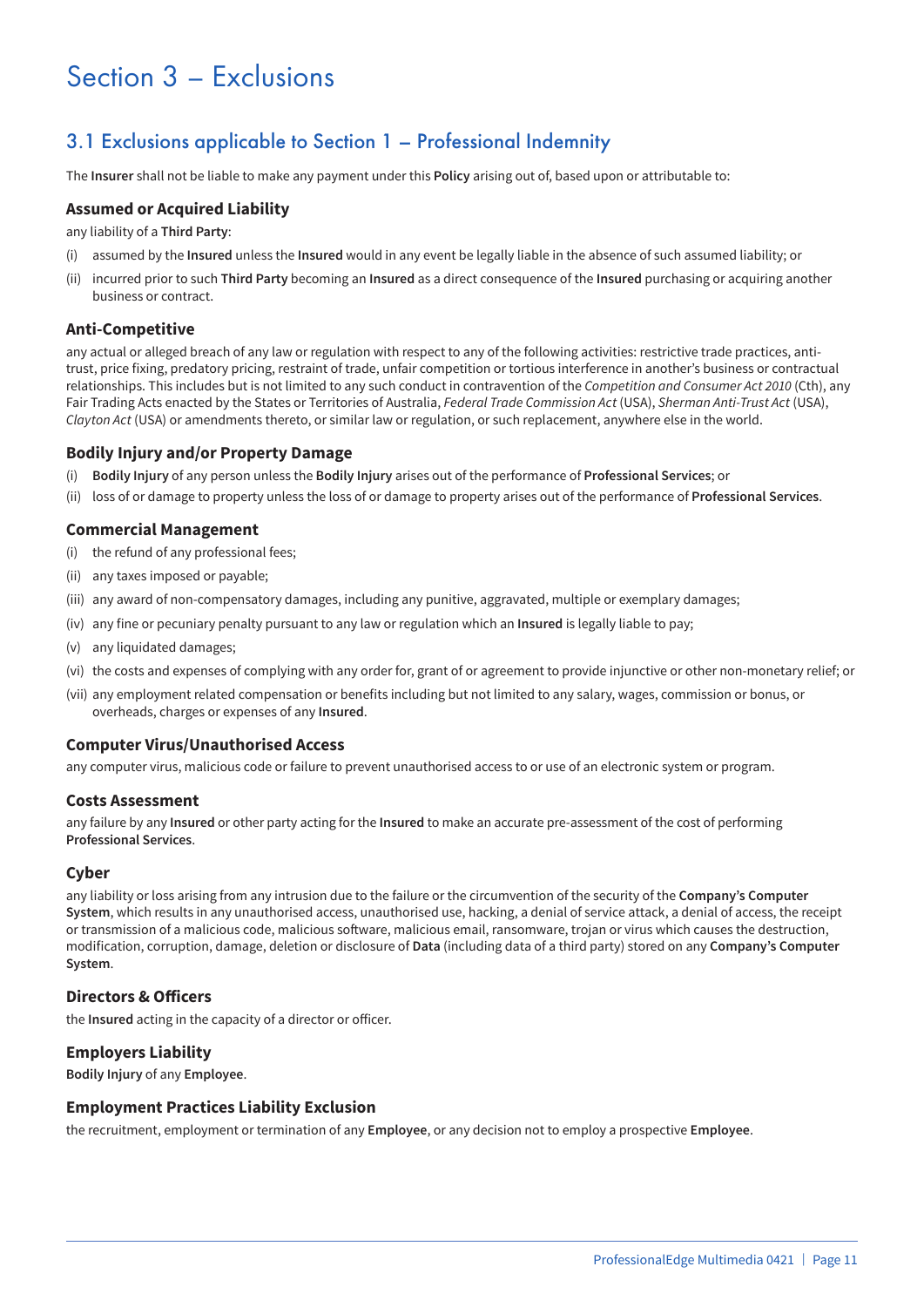#### **Excluded Activities and Advice**

any liability to pay compensation for the actual or alleged rendering of or failure to render any:

- (i) legal advice;
- (ii) financial, insurance or investment advice;
- (iii) valuation; or
- (iv) medical advice, service or treatment.

#### **Fraud & Dishonesty**

any **Fraud/Dishonesty** committed by or on behalf of any **Insured** or **Agent**.

This Exclusion will only apply in the event that any of the above is established by final adjudication by a judicial or arbitral tribunal against or any written admission (that has not been withdrawn) by the respective **Insured** or **Agent**.

#### **Insolvency**

the insolvency, administration, liquidation or receivership of any **Insured**.

#### **Intellectual Property/Confidentiality**

any actual or alleged breach of, infringement of or misappropriation, whether intentional or unintentional, of any **Intellectual Property Rights**.

#### **Internet Material**

material which is published or posted on the Internet where, prior to publishing or posting, the **Insured** has no knowledge of either the content or source of the material.

#### **Limitation of Liability**

an **Insured** having entered into a written contract with any other party which excludes or limits the liability of such parties, including but not limited to any contract entered into as a result of a dispute which the **Insured** is or was a party to.

#### **Motor Vehicles/Aircraft/Watercraft**

any ownership, use, operation, or maintenance of any motor vehicle, aircraft, or watercraft of any kind.

#### **Over-redemption**

Over-redemption.

#### **Owners and Occupiers Liability**

the ownership, management, occupation or control of real property by or on behalf of any **Insured**.

#### **Pollutants**

- (i) the actual, alleged or threatened presence, discharge, dispersal, release, migration or escape of **Pollutants**; or
- (ii) any direction, request or effort to:
	- (a) test for, monitor, clean up, remove, contain, treat, detoxify or neutralise **Pollutants**; or
	- (b) respond to or assess the effects of **Pollutants**.

#### **Prior Claims and Circumstances**

- (i) any **Claim** made prior to or pending at the inception of this **Policy**;
- (ii) any circumstance that, as of the inception of this **Policy**, may reasonably have been expected by any **Insured** to give rise to a **Claim**, **Inquiry**, or fine or penalty;
- (iii) any matter disclosed to an **Insurer** or on any proposal form prior to the inception of this **Policy**; or
- (iv) **Direct Financial Loss Discovered** prior to the inception of this **Policy**.

#### **Prohibited Amounts or Matters**

- (i) any amount which the **Insurer** is prohibited from paying by law; or
- (ii) any matter which may be uninsurable under the law governing this **Policy** or the jurisdiction in which a **Claim** is brought.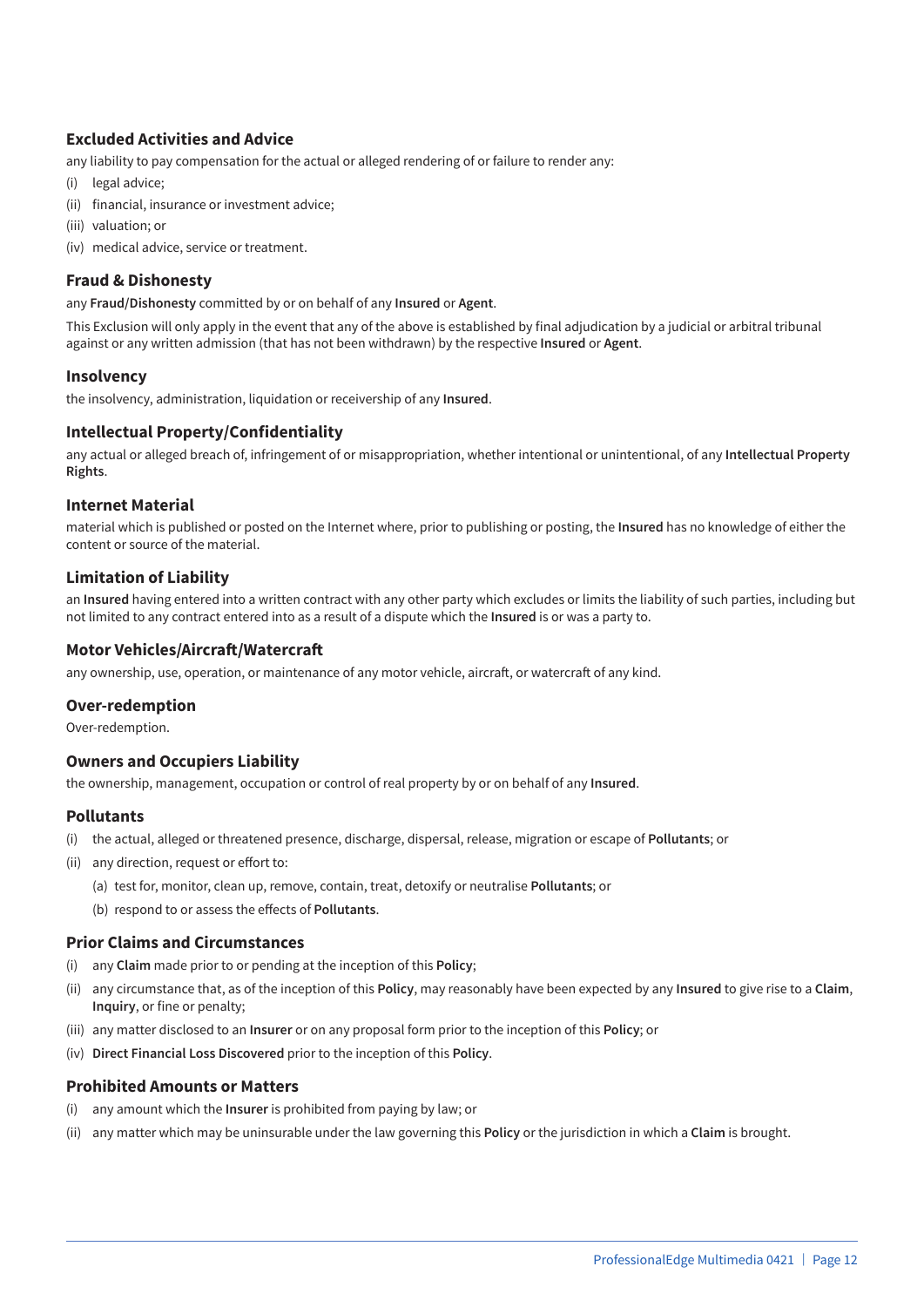#### **Software Technology Infringement**

any **Infringement** of software or software technology.

#### **Workmanship and Product Defects**

- (i) any actual or alleged defect in any product, material or good;
- (ii) the sale, distribution, manufacture, installation, construction, alteration, repair, servicing or treating of any goods or products by or on behalf of any **Insured**; or
- (iii) any actual or alleged faulty or inadequate workmanship.

#### **Proportionate Liability**

the **Insured** having assumed liability by reason of it having contracted out of **Proportionate Liability Legislation**.

#### **Related Parties**

any **Claim** by or on behalf of:

- (i) any **Insured** against another **Insured**, other than a **Claim** for contribution or indemnity which results directly from another **Claim** which would be covered under this **Policy** if made directly against another **Insured**;
- (ii) any **Family**, whether on their own behalf or a trustee of a trust;
- (iii) any **Organisation**; or
- (iv) any **Trust**.

#### **Retroactive Date**

any act, error or omission occurring, or **Professional Services** performed, prior to the **Retroactive Date**.

#### **Third Party Indemnities**

any indemnity, hold harmless or similar term of a contract provided by the **Insured** which is for the benefit of any natural person, company or other entity who is not a party contracting with the **Insured**.

#### **USA and Canada**

- (i) any **Professional Services** conducted in; or
- (ii) the enforcement of any judgment obtained in,

the United States of America, Canada or any of their territories or possessions.

#### *Fidelity Optional Extension Exclusions*

For the *"Fidelity"* Optional Extension only, this **Policy** shall not cover:

#### **Confidential Information**

any **Direct Financial Loss** arising out of, based upon, attributable to or in any way connected with the accessing and dissemination of, any confidential information including, but not limited to, trade secrets, computer programs, customer information, patents, trademarks, copyrights or processing methods.

#### **Consequential Loss**

any indirect or consequential loss of any nature, including but not limited to any loss of income such as interest and dividends not realised by the **Policyholder** or any **Subsidiary** or any other person or organisation, resulting from a **Direct Financial Loss** which is covered under this **Policy**.

#### **Director/Principal/Partner Dishonesty**

any **Direct Financial Loss** arising out of, based upon, attributable to or in any way connected with any fraudulent or dishonest activities involving collusion or complicity of a partner, principal or director of the **Policyholder** or any **Subsidiary**.

#### **Dual Controls**

any **Direct Financial Loss** or make any payment in connection with any **Dishonest Acts** arising out of, based upon or attributable to the **Insured's** failing to ensure that at least one principal, partner or director and one authorised signatory sign any cheques or funds transfer instructions.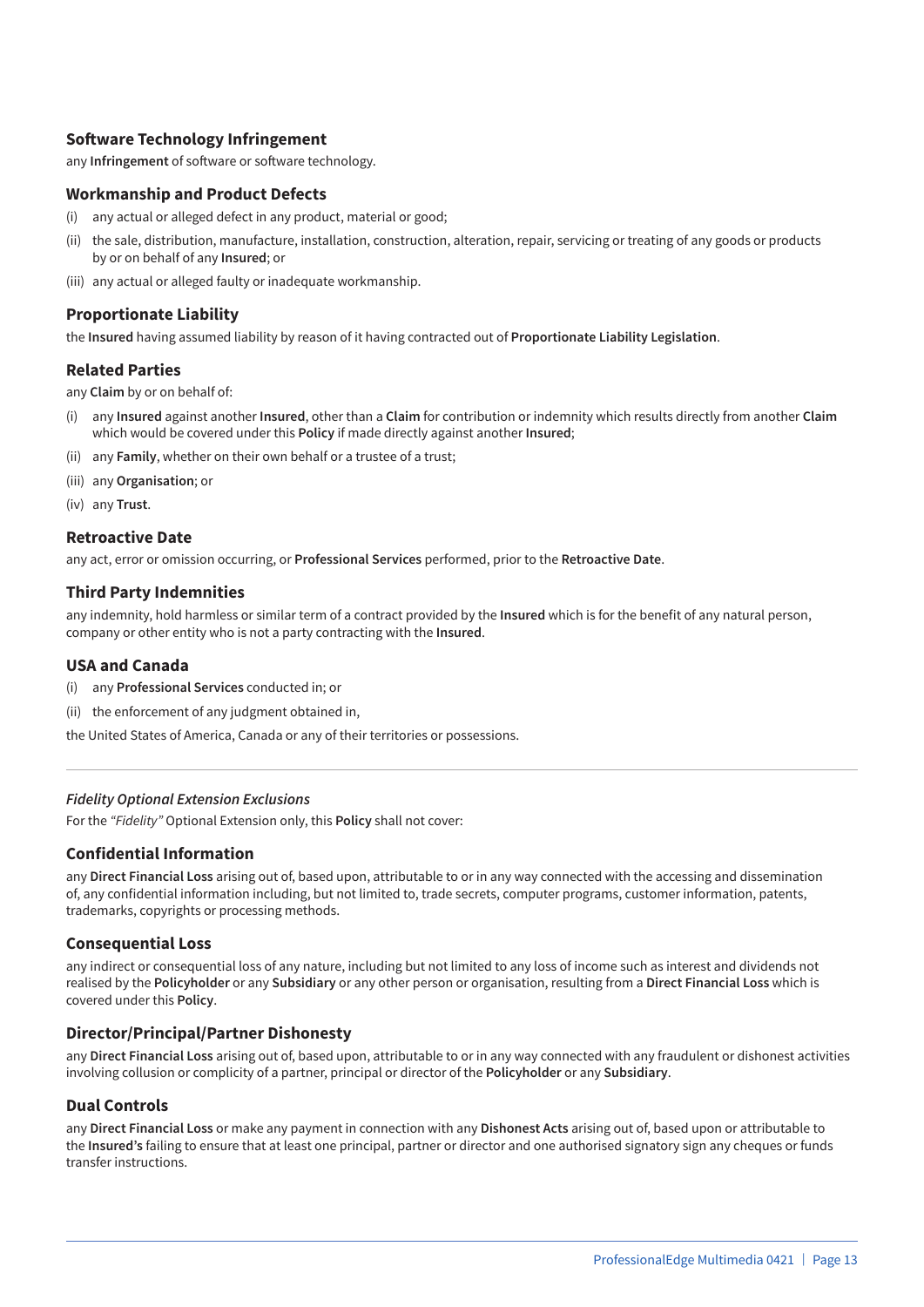#### **Extortion or Kidnap & Ransom**

any **Direct Financial Loss** arising out of, based upon, attributable to or in any way with connected with any extortion or kidnap and ransom.

#### **Loss Establishment Costs**

any fees, costs or other expenses incurred by the **Insured** in establishing the existence or amount of any **Direct Financial Loss** covered under this **Policy**.

#### **Loss Sustained After Knowledge**

any **Direct Financial Loss** arising out of, based upon, attributable to or in any way connected with any **Employee** from the time the **Policyholder's**, or a **Subsidiary's** partners, principals, directors, officers, departmental seniors, senior managers or equivalent (who are not in collusion with such **Employee** for the purpose of committing a **Dishonest Act**) had actual knowledge that the **Employee** had committed or was suspected of having committed a **Dishonest Act**.

#### **Profit & Loss or Inventory Computation**

any **Direct Financial Loss** the proof of which is dependent solely upon:

- (i) a profit and loss computation; or
- (ii) a comparison of inventory records with an actual physical count.

If, however, an **Employee** is identified as having caused or is suspected of having caused a **Direct Financial Loss**, then inventory records and actual physical count of inventory can be submitted as partial evidence in support of proof of the **Direct Financial Loss** as required by the *"Notification of Claims, Occurrences and Direct Financial Losses"* Condition.

### 3.2 Exclusions applicable to Section 2 – Public Liability

The **Insurer** shall not be liable to make any payment under this **Policy** arising out of, based upon or attributable to:

#### **Advertising Liability**

any liability to pay compensation for **Advertising Liability**.

#### **Aircraft/Watercraft**

any liability to pay compensation for **Personal Injury** or **Property Damage** arising from the ownership, possession or use or legal control by the **Insured** of:

- (i) any **Aircraft**; or
- (ii) any **Watercraft**.

#### **Aircraft Products**

any liability arising out of the selling, leasing, hiring or manufacture and/or supply of parts and/or products that are used with the **Insured's** knowledge in any **Aircraft** or any aerial device.

#### **Commercial Management**

- (i) taxes payable by the **Insured**;
- (ii) restitutionary relief;
- (iii) the costs and expenses of complying with any order for, grant of or agreement to provide injunctive or other non-monetary relief;
- (iv) employment related compensation or benefits, including but not limited to any salary, wages, commission or bonus, overhead, charges or expenses of any **Insured**; or
- (v) any matters which may be deemed uninsurable under the law governing this **Policy** or the jurisdiction in which a **Claim** is brought or the **Occurrence** occurs.

#### **Damage to Insured Products**

any liability to pay compensation for:

- (i) physical injury to or destruction or loss of the **Insured Products** or any part of those products arising out of them or any part of them; or
- (ii) loss of use of any tangible property caused by physical injury to or destruction or loss of the **Insured Products** or any part of those **Insured Products** arising out of them or any part of them.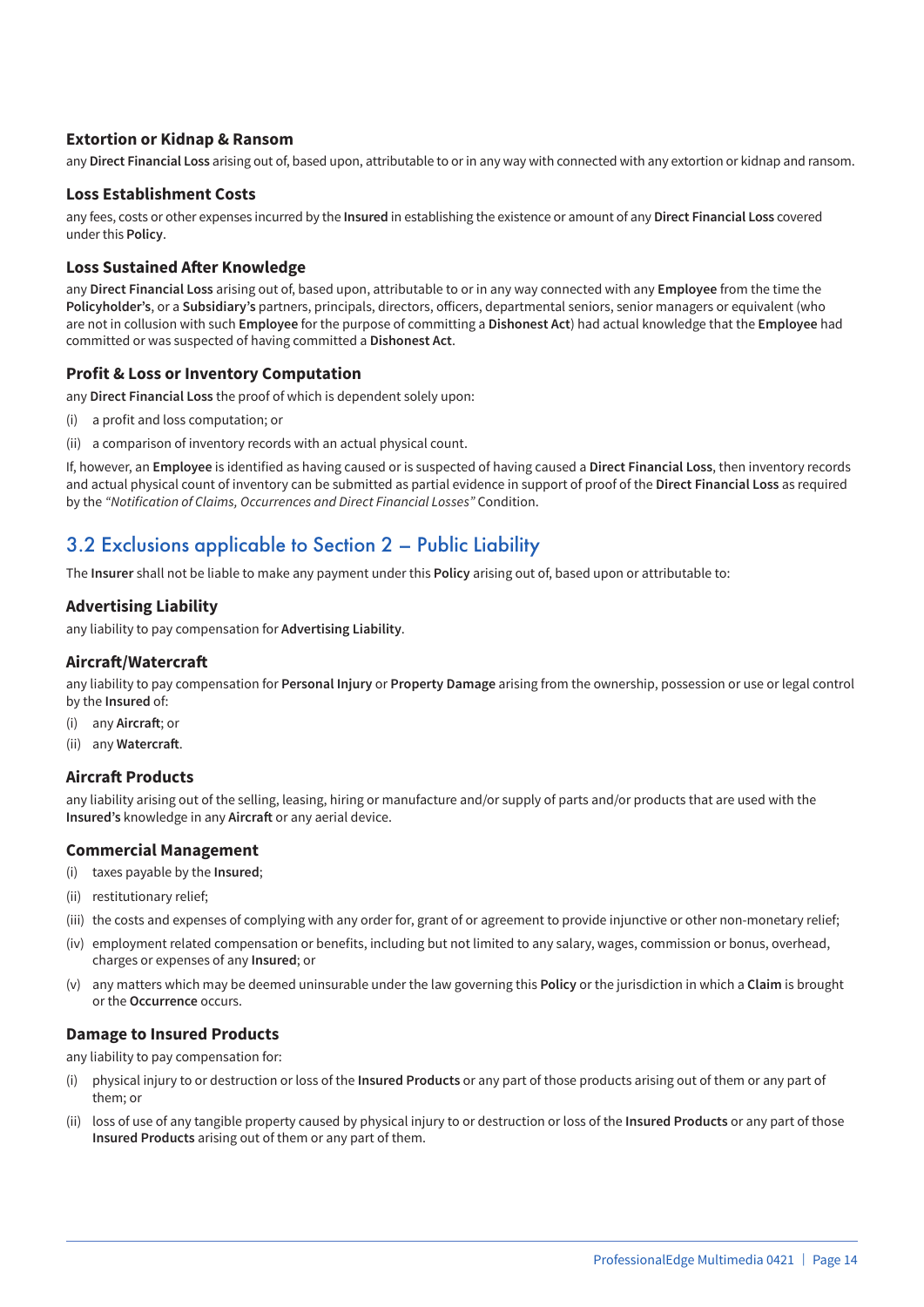#### **Electronic Data**

any liability to pay compensation for **Personal Injury** or **Property Damage** arising directly or indirectly out of, or in any way involving the **Insured's Internet Operations.**

This exclusion does not apply to **Personal Injury** or **Property Damage** arising out of any material which is already in print by the manufacturer in support of its product, including but not limited to product use and safety instructions or warnings, and which is also reproduced on its site.

#### **Employers Liability**

- (i) any liability for **Personal Injury** to any **Employee** in the **Insured's** service, or through the breach of any duty owed to that **Employee,** where the **Insured** is indemnified or entitled to be indemnified (either in whole or in part) in respect for claims for **Damages** under a policy of insurance (which expression includes arrangements made by the **Insured** to provide accident insurance for the **Insured's** workers under a licence to self insure) arranged (whether required by law or not) in accordance with any workers' compensation legislation or accident compensation legislation;
- (ii) any liability for **Personal Injury** to any **Employee** arising out of, or sustained in the course of, the employment of such person in the **Insured**'s service in Western Australia, other than a person of whom the **Insured** is deemed to be an employer by reason only of Section 175 of the Workers' Compensation and Rehabilitation Act 1981 (WA);
- (iii) any liability for mental anguish suffered by any **Employee** of the **Insured**;
- (iv) any liability for **Personal Injury** arising out of the harassment, libel, slander, defamation or humiliation of, or discrimination against, any **Employee**;
- (v) any liability of a type in respect of which indemnity previously would have been provided under a policy of insurance arranged in accordance with any workers' compensation legislation or accident compensation legislation, but in respect of which indemnity has been withdrawn or reduced as a consequence of a change to the scope, terms, provisions, or requirements of such legislation made after the commencement of the current **Policy Period**; or
- (vi) any other liability imposed by the provisions of any workers compensation legislation or accident compensation legislation or industrial award, agreement or determination.

This exclusion does not apply to the liability of others assumed by the **Insured** under a written contract where the contractual liability has been notified and specifically accepted by the **Insurer**.

#### **Faulty Workmanship**

any liability for the cost of performing, completing, correcting or improving any work done or undertaken by the **Insured**.

#### **Financial Loss**

any liability for financial loss, unless such loss is as the sole and direct result of **Personal Injury**, or **Property Damage** for which cover is provided under Section 2 – Public Liability of this **Policy**.

#### **Fines and Penalties**

any liability for fines, penalties, liquidated damages, punitive damages, exemplary damages, or aggravated damages, or any additional damages arising from the multiplication of compensatory damages.

#### **Libel and Slander**

any liability to pay compensation arising out of the publication or utterance of a libel or slander:

- (i) made prior to the **Policy Period**; or
- (ii) made at the direction of the **Insured** with the knowledge of the falsity thereof; or
- (iii) related to advertising, publishing or printing, broadcasting or telecasting activities conducted by or on behalf of the **Insured**.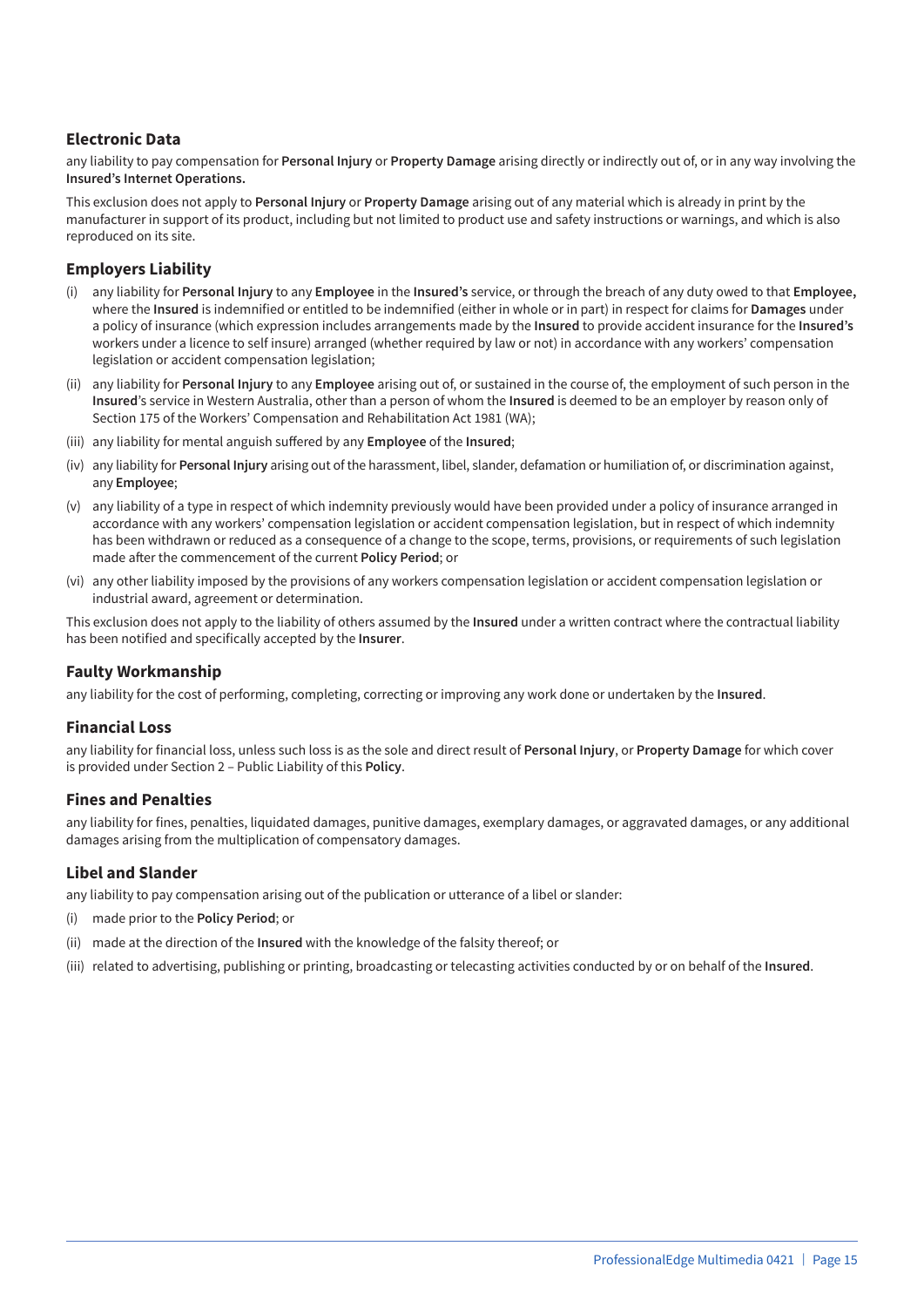#### **Motor Liability**

any liability to pay compensation for **Personal Injury** or **Property Damage** arising out of the ownership, possession or use under the control of the **Insured** of any **Motor Vehicle**:

- (i) which is registered or which is required under any legislation to be registered; or
- (ii) in respect of which compulsory liability or statutory indemnity is required by virtue of any legislation (whether or not that insurance is effected),

provided that exclusions (i) and (ii) above do not apply to **Personal Injury** where:

- (a) that compulsory liability insurance or statutory indemnity does not provide indemnity;
- (b) the reasons or reasons why that compulsory liability or statutory indemnity does not provide indemnity does not involve a breach by the **Insured** of legislation relating to **Motor Vehicles**; and
- (c) **Motor Vehicles** whilst being operated or used by the **Insured** as a **Tool of Trade**.

#### **Pollution**

- (i) any liability to pay compensation for **Personal Injury** or **Property Damage** caused by or arising directly or indirectly out of the actual, alleged or threatened discharge, dispersal, release or escape of smoke, vapours, soot, fumes, acids, alkalis, toxic chemicals, liquids or gases, waste materials or other irritants, contaminants or pollutants into or upon any property, land, the atmosphere or any watercourse or body of water (including groundwater) but this exclusion does not apply if the actual discharge, dispersal, release or escape:
	- (a) is neither reasonably expected nor intended by the **Insured**; and
	- (b) is the consequence of a sudden and instantaneous cause which takes place at a clearly identifiable point in time during the **Policy Period**;
- (ii) any liability for any costs or expenses incurred in the preventing, removing, nullifying, or cleaning up any discharge, dispersal, release or escape as described in (i) above, unless such costs or expenses are consequent upon an unexpected, unintended sudden and instantaneous cause which takes place at a clearly identifiable point in time during the **Policy Period** and results in **Personal Injury** or **Property Damage** and is not otherwise excluded by this **Policy**; or
- (iii) the actual alleged or threatened discharge, dispersal, release or escape of smoke, vapours, soot, fumes, acids, alkalis, toxic chemicals, liquids or gases, waste materials or other irritants, contaminants or pollutants in the United States of America (USA) or Canada or in any country to which the laws of the USA or Canada apply.

#### **Product Recall and Repair**

any liability to pay compensation for damages claimed for the withdrawal, inspection, repair, replacement or loss of use of **Insured Products**.

#### **Professional Liability**

any liability to pay compensation for the rendering of or failure to render professional advice, design, service or specification; merger or acquisition advice; legal, financial, insurance or investment advice; corporate advisory; or valuations by the **Insured** or error or omission connected therewith other than rendering or failure to render professional medical advice by an **Employee** employed to provide medical advice, first aid and other medical services on the **Insured's** premises.

#### **Property Damage**

any liability to pay compensation for **Property Damage** in respect of property owned by or leased or rented by the **Insured** or in the **Insured's** physical or legal control other than:

- (i) **Employees** and/or guests and/or visitors' personal property;
- (ii) premises (including contents, fixtures and fittings) leased or rented by the **Insured** for the purpose of the business;
- (iii) premises (including contents, fixtures and fittings) temporarily occupied by the **Insured** for the purposes of carrying out work in connection with the business;
- (iv) **Motor Vehicles** (not belonging to or used by or on behalf of the **Insured**) in the physical or legal control of the **Insured** where such **Property Damage** occurs whilst any such **Motor Vehicles** is in a car park owned or operated by the **Insured** provided that the **Insured** does not operate the car park for reward; and
- (v) any property temporarily in the **Insured's** physical or legal control provided no indemnity is granted for damage to that part of any property upon which the **Insured** is or has been working on and the **Insurer's** liability under this clause does not exceed \$100,000 for any one **Occurrence**.

Notwithstanding (i) to (v) above, no cover is provided under this **Policy** in respect to liability assumed by the **Insured** under any contract or agreement which requires the **Insured** to effect material damage insurance on premises, property or goods which the **Insured** does not own.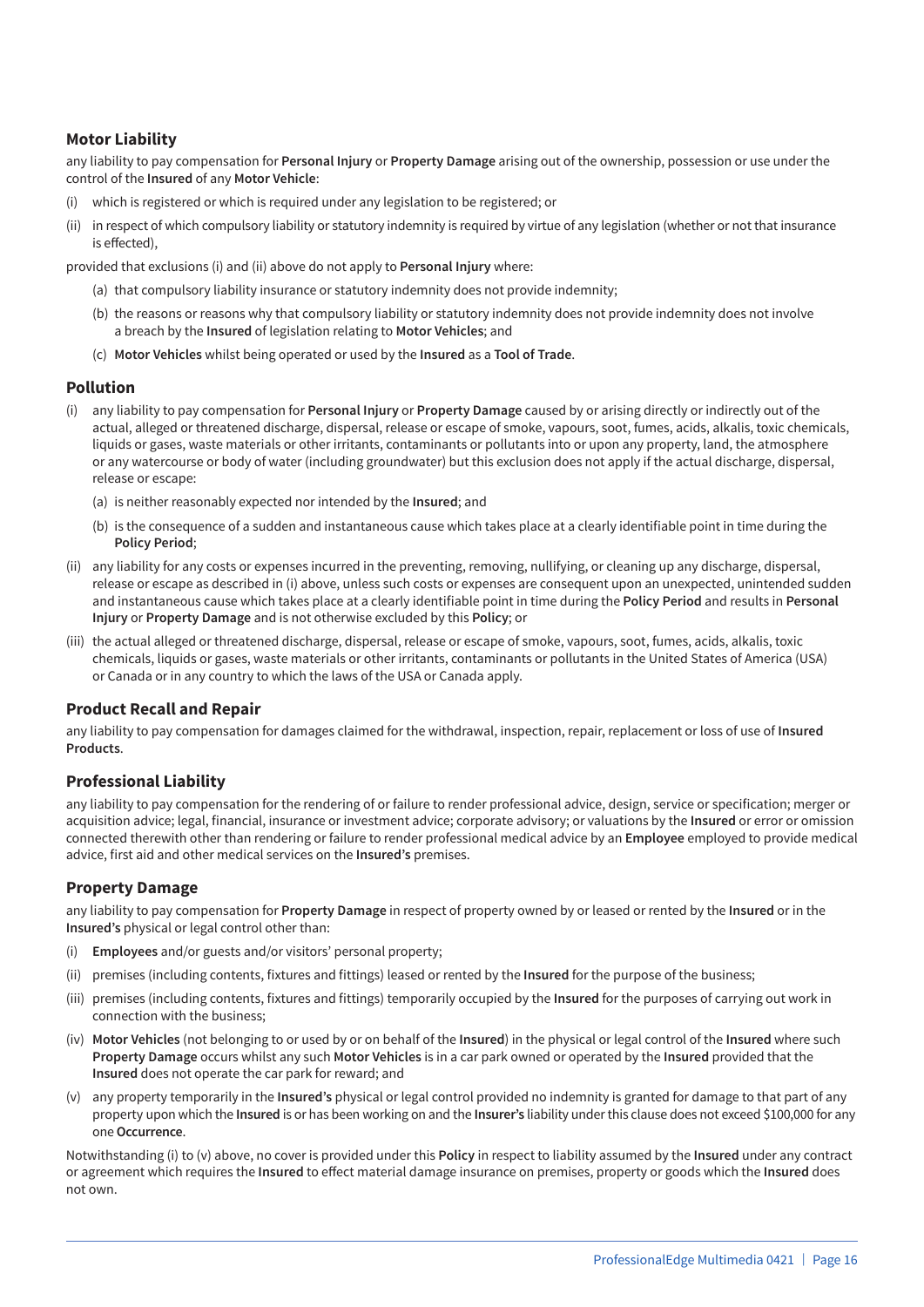#### **Silica**

any liability directly or indirectly caused by or alleged to be caused by or contributed to, in whole or in part, by or arising out of the presence, ingestion, inhalation or absorption of or exposure to silica products, silica fibers, silica dust or silica in any form, or to any obligation of the **Insured** to indemnify any party because of **Personal Injury** or **Property Damage** arising out of the presence, ingestion, inhalation or absorption of or exposure to silica products, silica fibers, silica dust or silica in any form.

### 3.3 Exclusions applicable to Section 1 – Professional Indemnity and Section 2 – Public Liability

The **Insurer** shall not be liable to make any payment under this **Policy** arising out of, based upon or attributable to:

#### **Intentional Acts**

any deliberate, intentional, reckless or wilful conduct.

#### **Misdeeds**

any act which a court, official tribunal or arbitrator finds, or which an **Insured** admits, to be a criminal, dishonest or fraudulent act; and in such event, the **Insurer** shall be reimbursed for all loss paid in connection with such **Claim** or **Occurrence**; provided, however, that this exclusion shall not apply to the *"Fraud/Dishonesty"* Standard Extension or the *"Fidelity"* Optional Extension.

#### **Nuclear and Radioactive Contamination**

- (i) any ionizing radiations or contamination by radioactivity from any nuclear fuel or from any nuclear waste from the combustion of nuclear fuel; or
- (ii) the radioactive, toxic, explosive or hazardous properties of any nuclear assembly or nuclear component thereof.

For the purpose of this exclusion combustion shall include any self-sustaining process of nuclear fission.

#### **Patents/Trade Secrets**

any breach of any license concerning infringement of or misappropriation of patents or **Trade Secrets**.

#### **Trade Debts**

- (i) any trading debt incurred by an **Insured**; or
- (ii) any guarantee given by an **Insured** for a debt.

#### **War/Terrorism**

arising out of, based upon or attributable to any war (declared or otherwise), terrorism, warlike, military, terrorist or guerrilla activity, sabotage, force of arms, hostilities (declared or undeclared), rebellion, revolution, civil disorder, insurrection, usurped power, confiscation, nationalisation or destruction of or damage to property by or under the order of, any governmental, public or local authority or any other political or terrorist organisation.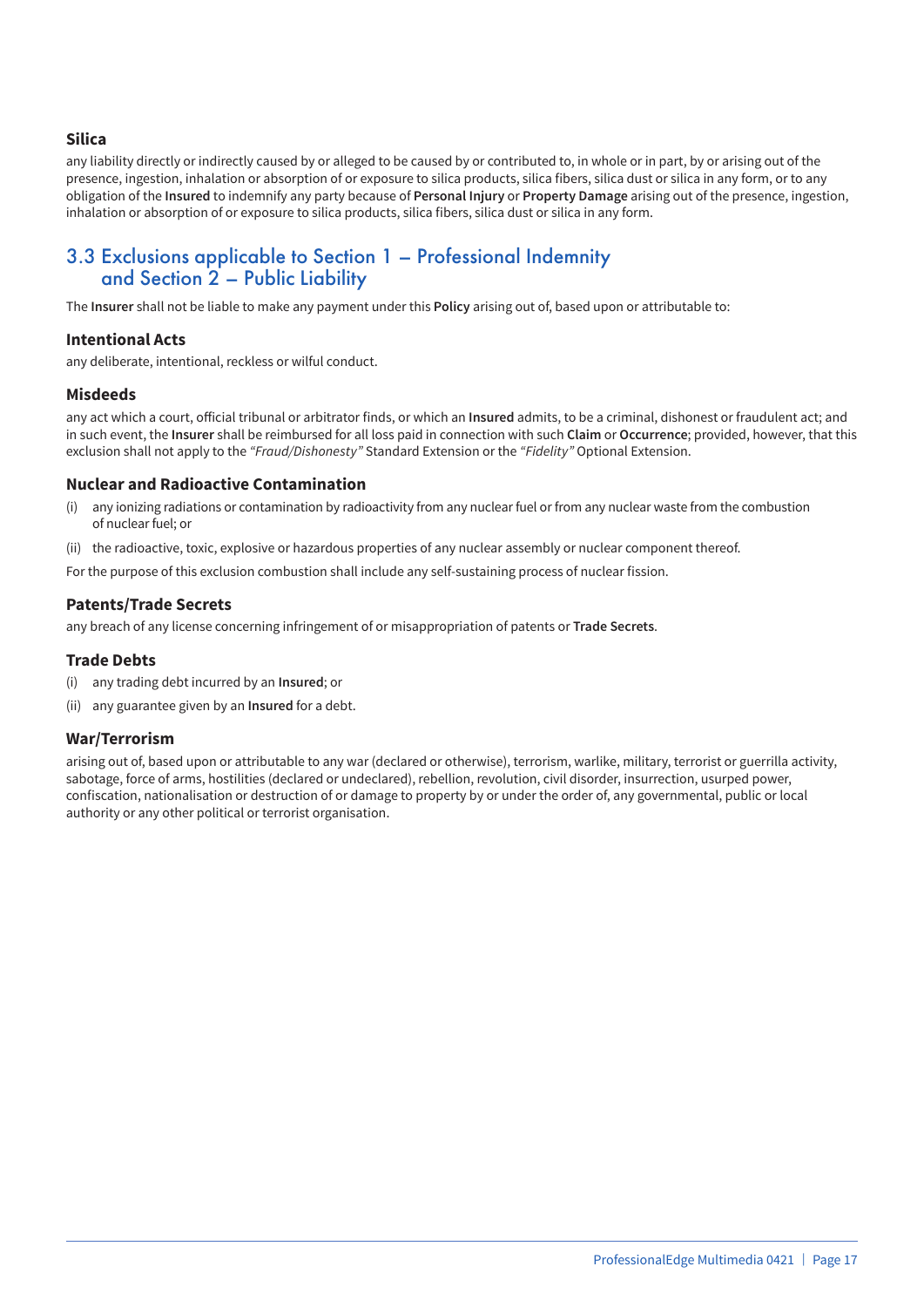## Section 4 – Claims Conditions

#### **Insurer's Response**

The **Insurer** shall:

- (i) acknowledge receipt of any correspondence under the '*Claims Conditions Notification of Claims, Occurrences and Direct Financial Losses'* within two (2) business days; and
- (ii) request any further material it reasonably requires to make its coverage determination within a reasonable time after receipt of the correspondence; and
- (iii) promptly advise the **Insured** of any additional investigation or material it reasonably requires; and
- (iv) within a reasonable time after receipt of all further material referred to in (ii) and (iii); and at the request of the **Insured**, the **Insurer** shall confirm their preparedness to advance any costs and expenses payable under this **Policy** as provided in (vi) below, except to the extent that indemnity has been denied; and
- (v) confirm the assumption of the defence of a **Claim** to the **Insured** in writing within a reasonable time as outlined under *'Defence & Settlement – Defence/Settlement'*; and
- (vi) advance all **Defence Costs** and payment of all other costs and expenses payable under this **Policy**, within a reasonable time after sufficiently detailed invoices for those costs are received and accepted for payment by the **Insurer**.

The timelines herein are premised upon the **Insured** providing notification within ten (10) business days in accordance with *'Claims Conditions – Notification of Claims, Occurrences and Direct Financial Losses'* so as to allow the **Insurer** to participate fully as outlined in *'Defence & Settlement – Defence/Settlement.'* The **Insured** may agree to extend these timelines at the request of the **Insurer**, and such agreement is not to be unreasonably withheld.

#### **Notification of Claims, Occurrences and Direct Financial Losses**

The **Insured** shall, as a condition precedent to the obligations of the **Insurer** under this **Policy**, give written notice to the **Insurer** as soon as practicable and during the **Policy Period** of any:

- (i) **Occurrence**, claim, writ, summons, impending proceedings, impending prosecution or inquest;
- (ii) **Claim** first made against the **Insured**;
- (iii) **Direct Financial Loss**; or
- (iv) matter under an extension.

All notifications must be in writing and reference the Policy Number, and addressed as required in the *"Claims Notice"* Item on the Schedule.

If the **Insured** notifies a **Direct Financial Loss** to the **Insurer**, the **Insured** must also, as soon as practicable, provide the **Insurer** with:

- (i) affirmative proof of the **Direct Financial Loss**; and
- (ii) all requested information and documents and co-operation in all matters pertaining to the **Direct Financial Loss**.

#### **Other Insurance**

This **Policy** shall always apply excess over any other insurance ("Other Insurance") that the **Insured** has a right to recover from and which is specified in the Other Insurance List in the Schedule to this **Policy**. This includes the renewal or replacement of such "Other Insurance" during the **Policy Period**.

The **Policyholder** shall notify the **Insurer** of any changes to "Other Insurance" in place. The **Policyholder** agrees to notify the **Insurer** of "Other Insurance" within 14 days of inception of the **Policy** or of any amendments to existing "Other Insurance" at its earliest convenience.

#### **Related Claims**

If notice of a **Claim** or loss insured by this **Policy** is given to the **Insurer** pursuant to the terms and conditions of this **Policy**, then:

- (i) any subsequent **Claim** or loss insured by this **Policy** alleging, arising out of, based upon or attributable to the facts alleged in that previously notified **Claim** or loss insured by this **Policy**; and
- (ii) any subsequent **Claim** or loss insured by this **Policy** which is the same as or related to any act or omission alleged in that previously notified **Claim** or loss insured by this **Policy**,

shall be considered made against the **Insured** and reported to the **Insurer** at the time notice was first given.

- Any **Claim**, **Claims** or losses insured by this **Policy** arising out of, based upon or attributable to:
- (i) the same cause; or
- (ii) a single act or omission; or
- (iii) a series of continuous, repeated or related acts or omissions,

shall be considered a single **Claim** or loss for the purposes of this **Policy**.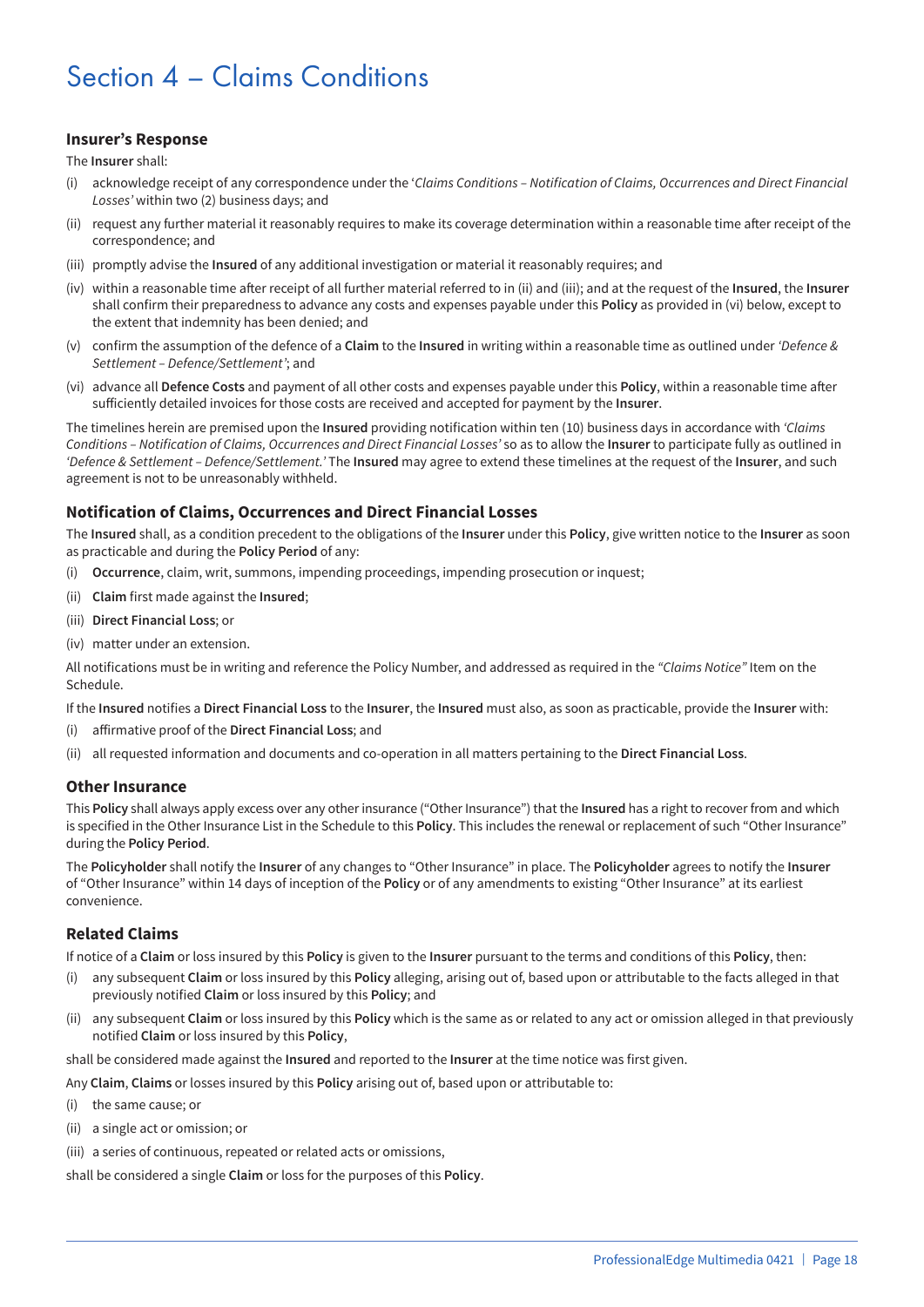#### **Related Dishonest Acts**

Any **Direct Financial Loss** resulting from a series of continuous, repeated or related **Dishonest Acts** shall be considered a single **Direct Financial Loss**.

#### **Related Occurrences**

All **Personal Injury** and **Property Damage** arising out of continuous or repeated exposure to substantially the same general conditions will be construed as arising out of one single **Occurrence** for the purposes of Section 2 – Public Liability of this **Policy**.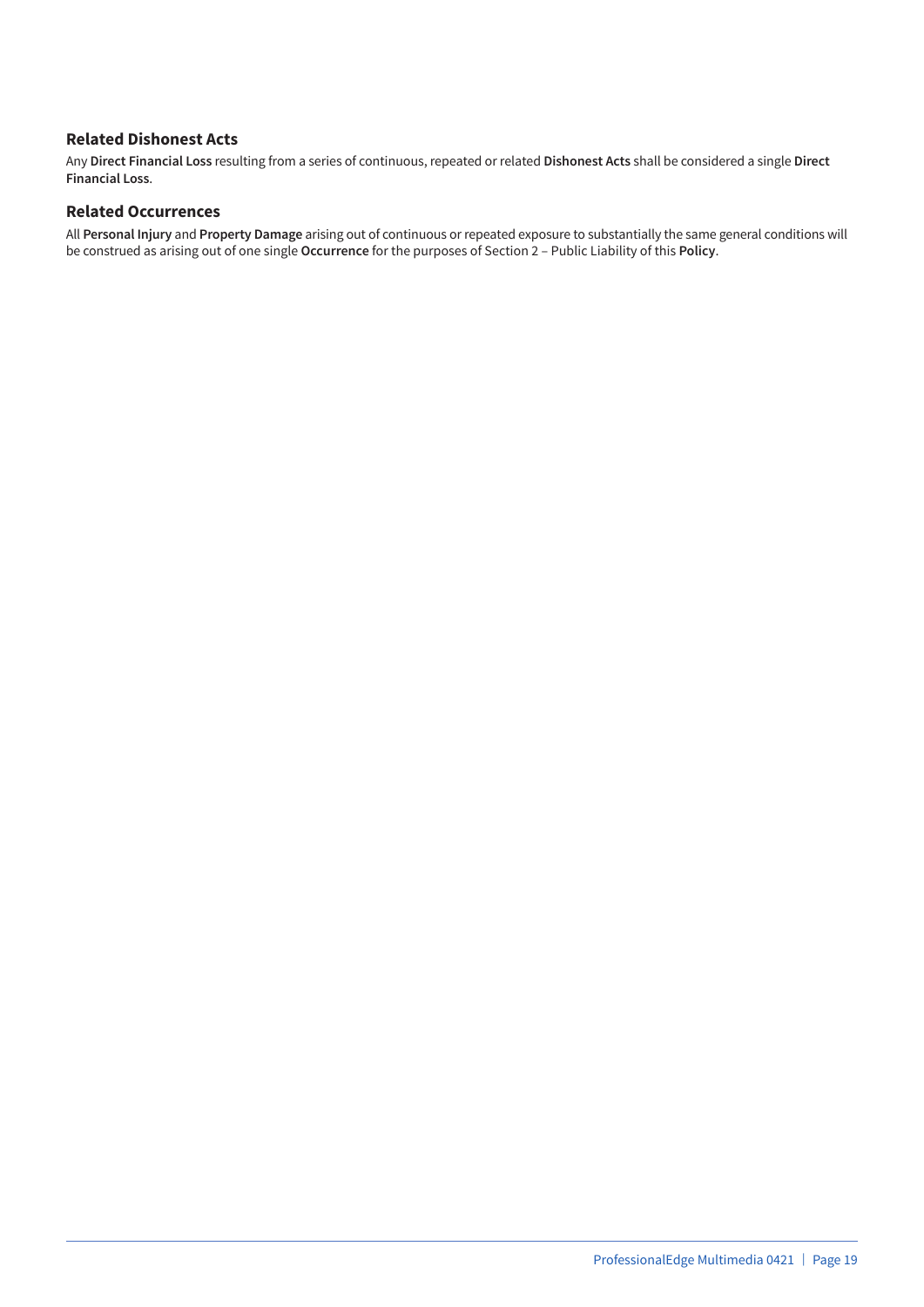## Section 5 – Defence & Settlement

#### **Allocation**

Where any **Claim** or **Occurrence** which arises from both covered matters and matters not covered by this **Policy**, the **Insurer's** liability under this **Policy** is limited to the proportion of the **Claim** or loss arising from an **Occurrence** which represents a fair and equitable allocation between each **Insured** and the **Insurer**, taking into account the relative legal and financial exposures attributable to covered matters and matters not covered under this **Policy**.

#### **Allocation Disputes**

If the parties are unable to agree on the fair and equitable allocation between covered matters and not covered matters, then this is to be referred for determination by an independent **Senior Lawyer**. The **Senior Lawyer** is to determine the fair and equitable allocation as an expert, not as an arbitrator.

The **Policyholder** (or its designee) and the **Insurer** may make submissions to the **Senior Lawyer**. The **Senior Lawyer** is to take account of the parties' submissions, but the **Senior Lawyer** is not to be fettered by such submissions and is to determine the fair and equitable allocation in accordance with his or her own judgment and opinion. The **Senior Lawyer's** determination shall be final and binding. The costs of the **Senior Lawyer's** determination are to be borne by the **Insurer**.

For so long as the amounts to be paid under the **Policy** remains un-agreed and undetermined, the **Insurer** shall pay the proportion which it considers represents a fair and equitable allocation. The fair and equitable allocation finally agreed or determined shall be applied retrospectively to any amounts incurred prior to agreement or determination.

#### **Cooperation**

The **Insured** will at their own cost:

- (i) render all reasonable assistance to the **Insurer** and co-operate in the defence of any **Claim** or any other claim, writ, summons, impending proceedings, impending prosecution or inquest arising directly from an **Occurrence** and the assertion of indemnification and contribution rights;
- (ii) use due diligence and do and concur in doing all things reasonably practicable to avoid or diminish any **Claim** under this **Policy** or any other claim, writ, summons, impending proceedings, impending prosecution or inquest arising directly from an **Occurrence**;
- (iii) give such information and assistance to the **Insurer** as the **Insurer** may reasonably require to enable it to investigate any **Claim** or any other claim, writ, summons, impending proceedings, impending prosecution or inquest arising directly from an **Occurrence** or determine the **Insurer's** liability under this **Policy**;
- (iv) use its best endeavours to preserve any property, products, appliances, plant or other things which might prove necessary or useful by way of evidence in connection with any **Claim** or any other claim, writ, summons, impending proceedings, impending prosecution or inquest and, so far as may be reasonably practicable, no alteration or repair shall be effected without the **Insurer's** consent until the **Insurer** has had the opportunity of inspection; and
- (v) take all reasonable steps to prevent other **Personal Injury** or **Property Damage** arising out of the same or similar conditions.

#### **Defence/Settlement**

The **Insurer** does not assume any duty to defend, and the **Insured** shall defend and contest any **Claim**, or any other claim, writ, summons, impending proceedings, impending prosecution or inquest arising directly from an **Occurrence**, made against them unless the **Insurer**, in its sole and absolute discretion, elects in writing to take over and conduct the defence and settlement of any **Claim** or any other claim, writ, summons, impending proceedings, impending prosecution or inquest arising directly from an **Occurrence**. If the **Insurer** does not so elect, it shall be entitled, but not required, to participate fully in such defence and the negotiation of any settlement that involves or appears reasonably likely to involve the **Insurer**. The **Insurer** has the right at any time after notification of a **Claim**, or any other claim, writ, summons, impending proceedings, impending prosecution or inquest arising directly from an **Occurrence**, to make a payment to the **Insured** of the unpaid balance of the **Limit of Liability**, and upon making such payment, all obligations of the **Insurer** to the **Insured** under this **Policy**, including, if any, those relating to defence, shall cease.

In the event that payment is made under the *"Advanced Defence Costs"* Insurance Cover, and it is determined that such **Insured** is not entitled to such payment under this **Policy**, each **Insured** will repay the **Defence Cost** to the **Insurer** for such amounts paid.

#### **Insurer's Consent**

As a condition precedent to cover under this **Policy**, no **Insured** shall admit or assume any liability, enter into any settlement agreement, consent to any judgment, or incur any **Defence Costs** without the prior written consent of the **Insurer**. Only those settlements, judgments and **Defence Costs** consented to by the **Insurer**, and judgments resulting from **Claims** defended in accordance with this **Policy**, shall be recoverable under this **Policy**.

Notwithstanding anything to the contrary, whenever the **Insurer's** consent is required under this **Policy**, whether as a precondition or otherwise, the **Insurer** will not unreasonably withhold or delay giving such consent.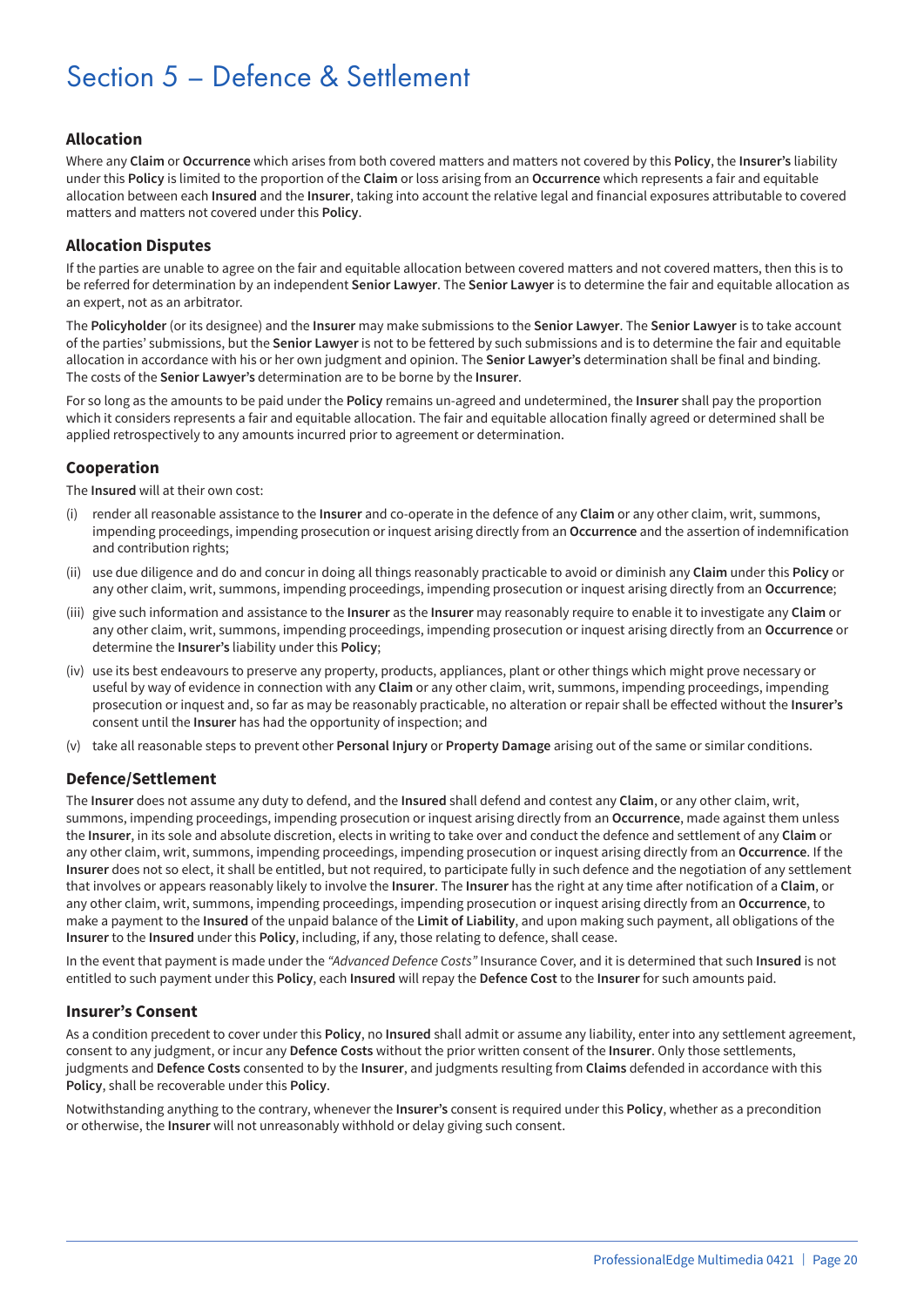#### **Direct Financial Loss Mitigation**

As soon as the **Insured Discovers** a **Direct Financial Loss** involving an identified **Employee**, the **Insured** must immediately take all necessary steps to prevent any additional **Direct Financial Loss** being caused by the same identified **Employee**. Any further **Direct Financial Loss** caused by the same **Employee** after the date of **Discovery** will not be covered by this **Policy**.

#### **Insured's Consent**

The **Insurer** may make any settlement of any **Claim** it deems expedient with respect to any **Insured**, subject to such **Insured's** written consent. If any **Insured** withholds consent to such settlement, the **Insurer's** liability on account of such **Claim** or **Occurrence** shall not exceed the amount for which the **Insurer** could have settled such **Claim** or **Occurrence**, plus **Defence Costs** incurred as of the date such settlement was proposed in writing by the **Insurer**, less coinsurance (if any) and the applicable **Retention**.

#### **Reasonable Care**

The **Insured** shall:

- (i) take all reasonable precautions to:
	- (a) prevent **Personal Injury** or **Property Damage**; and
	- (b) comply and ensure that the **Insured's Employees** and agents comply with all Statutory Obligations, By-Laws or Regulations imposed by any Public Authority in respect thereof for the safety of persons and property.

#### **Cross Liability**

In respect of Section 2 – Public Liability only, where more than one party comprises the **Insured** each of the parties shall be considered as a separate and distinct unit and the word **Insured** shall be considered as applying to each party in the same manner as if a separate policy had been issued to each of the said parties provided that nothing in this clause shall result in the increase of the **Limit of liability** under this **Policy** in respect of any **Occurrence**.

#### **Inspection**

The **Insurer** shall be permitted but not obligated to inspect the **Insured's** property and operations at any time. Neither the **Insurers'** right to make inspections nor the making thereof nor any report thereon shall constitute an undertaking on behalf of or for the benefit of the **Insured** or others, to determine or warrant that such property or operations are safe. The **Insurer** may examine and audit the **Insured's** books and records at any time during the **Policy Period** and extensions thereof and within three (3) years after the final termination of this **Policy**, as far as they relate to the subject matter insured.

#### **Subrogation**

If any payment is to be made under this **Policy** in respect of a **Claim**, **Occurrence** or other claim, writ, summons, impending proceedings, impending prosecution or inquest or other loss insured by this **Policy**, the **Insurer** shall be subrogated to all rights of recovery of the **Insured** whether or not payment has in fact been made and whether or not the **Insured** has been fully compensated for its actual loss. The **Insurer** shall be entitled to pursue and enforce such rights in the name of the **Insured** who, at its own cost, shall provide the **Insurer** with all reasonable assistance and co-operation in doing so, including but not limited to the execution of any necessary instruments and papers. The **Insured** shall do nothing to prejudice these rights. Any amount recovered in excess of the **Insurer's** total payment shall be restored to the **Insured** less the cost to the **Insurer** of such recovery.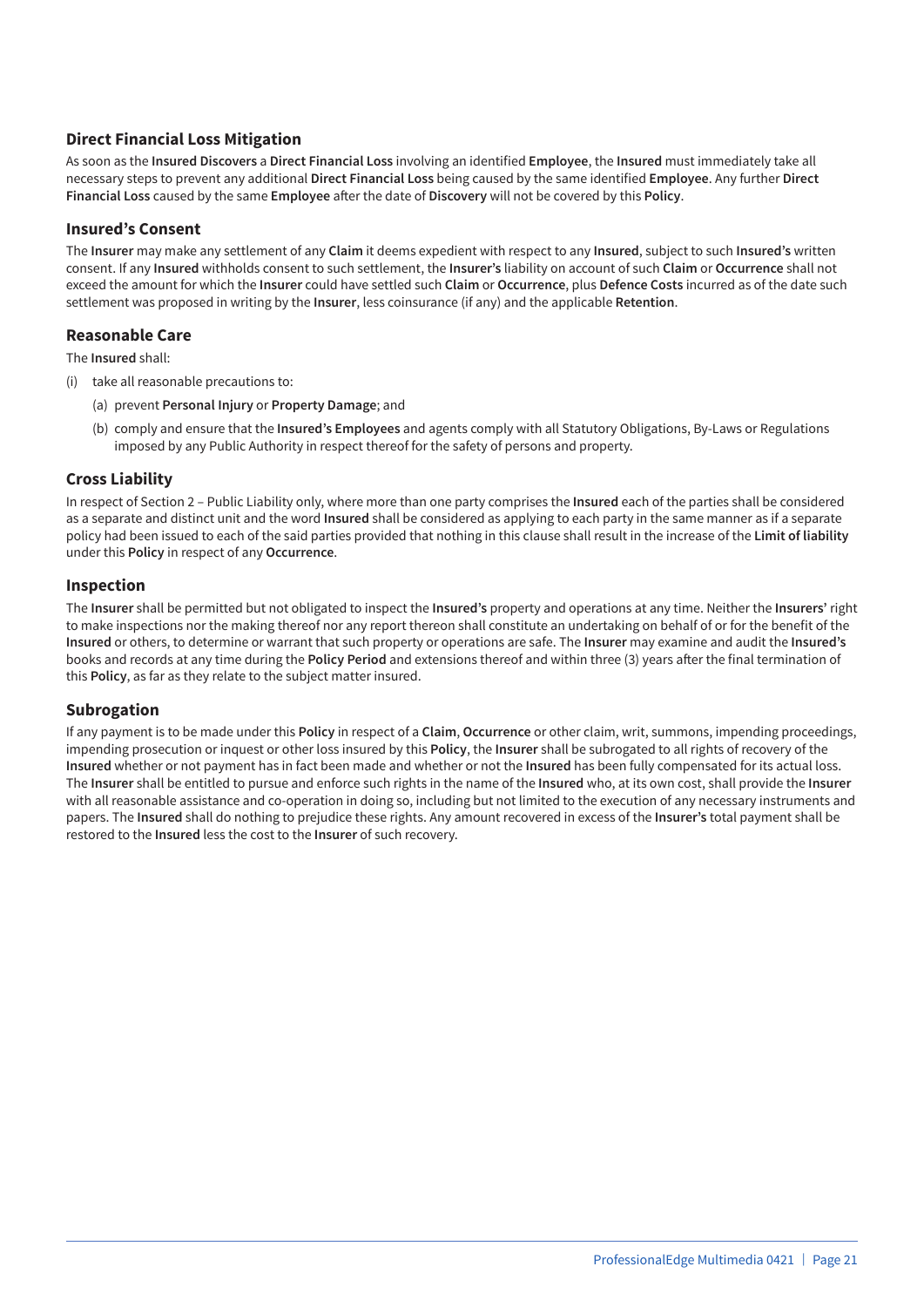## Section 6 – Limit & Retention

## Limit of Liability

#### **Section 1 – Professional Indemnity**

The total amount payable by the **Insurer** for a single **Claim** or loss (as specified in the *"Related Claims"* Condition) or **Direct Financial Loss** (as specified in the *"Related Dishonest Acts"* Condition) shall not exceed the Limit of Liability (any one **Claim**). The total amount payable by the **Insurer** under Section 1 – Professional Indemnity of this **Policy** shall not exceed the **Limit of Liability** (Aggregate).

The **Limit of Liability** is inclusive of **Defence Costs**, except where the amount of a single covered **Claim** exceeds the **Limit of Liability** (any one **Claim**), in which case the **Insurer** will cover **Defence Costs** in addition to the **Limit of Liability** up to the proportion that the **Limit of Liability** (any one **Claim**) bears to the total amount paid to dispose of the **Claim**.

The **Limit of Liability** (any one **Claim**) and the **Limit of Liability** (Aggregate) for the period provided in the *"Extended Reporting Period"* Extension are part of, and not in addition to, the **Limit of Liability** (any one **Claim**) and the **Limit of Liability** (Aggregate) for the **Policy Period**. Each Sublimit of Liability and Extension in Section 1 – Professional Indemnity of this **Policy** is part of the **Limit of Liability** (Aggregate) applicable to Section 1 – Professional Indemnity of this **Policy** and is not payable in addition to such **Limit of Liability** (Aggregate).

#### **Section 2 – Public Liability**

The total amount payable by the **Insurer** for a single **Occurrence** (as specified in the *"Related Occurrences"* Condition) shall not exceed the **Limit of Liability** (any one **Occurrence**).

Except where otherwise stated, the **Insurer** will pay Supplementary Payments in addition to the **Limit of Liability**. In the event that the total **Damages** resulting from a single covered **Occurrence** exceeds the **Limit of Liability** (any one **Occurrence**), then the **Insurer** will cover parts (i) to (v) of the Supplementary Payments in addition to the **Limit of Liability** (any one **Occurrence**) up to the proportion that the **Limit of Liability** (any one **Occurrence**) bears to the total amount paid to dispose of the claim arising from the **Occurrence**.

However, the **Limit of Liability** in respect of **Occurrences** in the United States of America or Canada or any of their territories or possessions will be inclusive of Supplementary Payments.

### General

The inclusion of more than one **Insured** under this **Policy** does not operate to increase the total amount payable by the **Insurer** under any Section of this **Policy**.

### Retention

#### **Section 1 – Professional Indemnity**

The **Insurer** shall only pay for the amount of any **Claim** or other loss insured under Section 1 – Professional Indemnity of this **Policy** which is in excess of the **Retention** applicable to Section 1 – Professional Indemnity of this **Policy**. A single **Retention** shall apply to a single **Claim** or loss (as specified in the *"Related Claims"* Condition) or **Direct Financial Loss** (as specified in the *"Related Dishonest Acts"* Condition). The **Retention** is to be borne by the **Insured** and shall remain uninsured.

For Section 1 – Professional Indemnity of the **Policy** only, the **Retention** is exclusive of **Defence Costs**.

#### **Section 2 – Public Liability**

The **Insurer** shall only pay for any **Damages** and amounts insured under the *"Supplementary Payments"* Insurance Cover which are in excess of the **Retention** applicable to Section 2 – Public Liability of this **Policy**. A single **Retention** shall apply to **Damages** and amounts insured under the *"Supplementary Payments"* Insurance Cover arising from a single **Occurrence** (as specified in the *"Related Occurrences"* Conditions). The **Retention** is to be borne by the **Insured** and shall remain uninsured.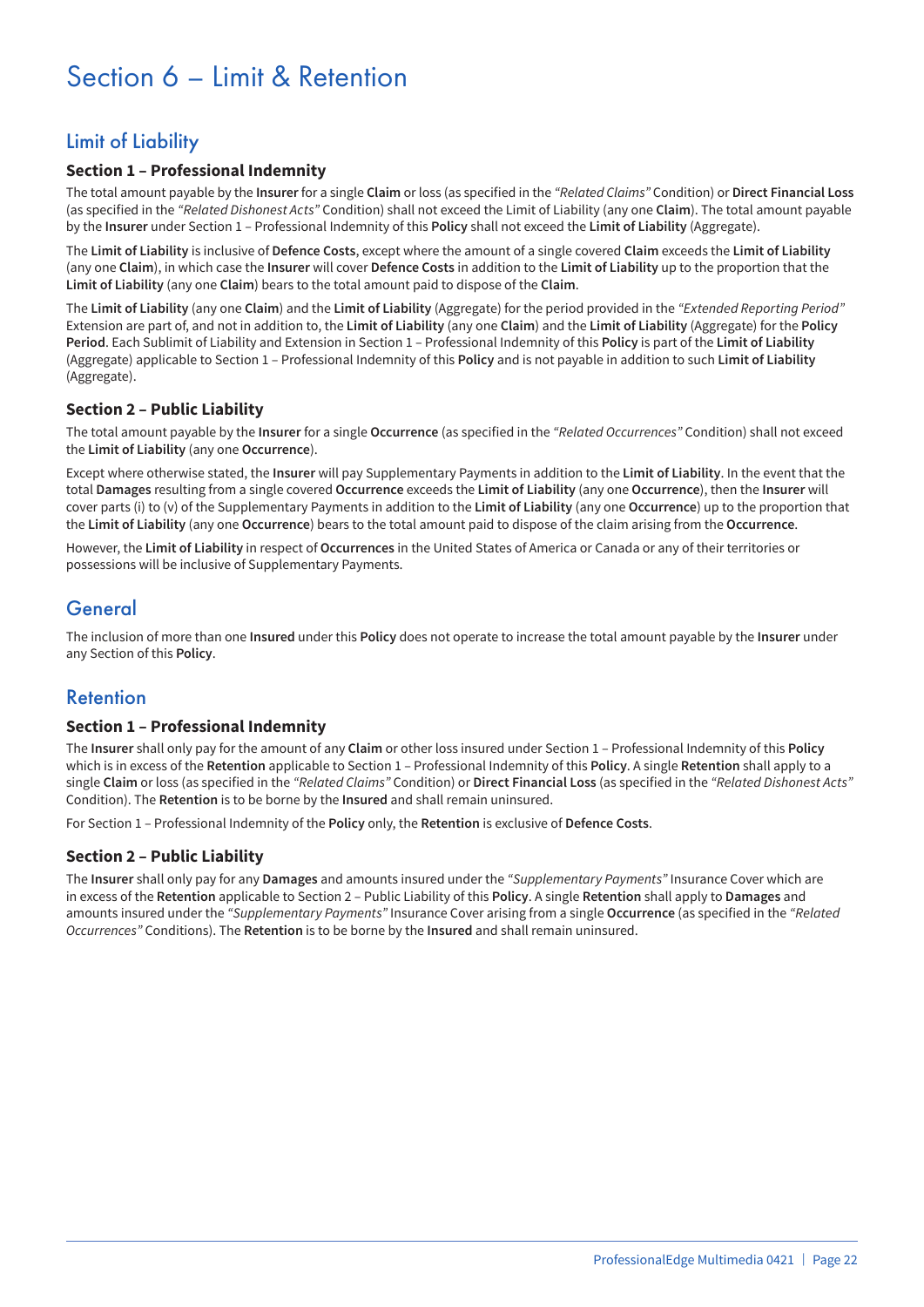## Section 7 – General Provisions

#### **Administration**

The **Policyholder** has acted and shall act on behalf of each and every **Insured** with respect to:

- (i) negotiating terms and conditions of, binding and amending cover;
- (ii) exercising rights of **Insureds**;
- (iii) notices;
- (iv) premiums;
- (v) endorsements;
- (vi) dispute resolution;
- (vii) claims management and consent to defence/settlement; and
- (viii) payments to any **Insured**.

#### **Alteration of Risk**

The **Insured** must provide the **Insurer** with immediate written notice of:

- (i) every change which materially varies any of the facts or circumstances existing at the commencement of this **Policy** that comes to the **Insured's** knowledge, which will also be deemed to include the knowledge of any person whose knowledge would in law be the **Insured's** knowledge; and
- (ii) if the **Insured** does not provide such notification before the happening of a **Claim** or an **Occurrence** giving rise to a claim under this **Policy** then, subject to the *Insurance Contracts Act 1984* (Cth), the **Insurer** may refuse to pay a claim, either in whole or in part.

#### **Assignment**

This **Policy** and any rights under or in respect of it cannot be assigned without the prior written consent of the **Insurer**.

#### **Cancellation**

This **Policy** may be cancelled by the **Policyholder** at any time by providing written notice to the **Insurer**. Where no **Claims**, or, pursuant to section 40(3) of the *Insurance Contracts Act 1984*, circumstances that might give rise to a **Claim**, have been notified to the **Insurer** and no liability is incurred by the **Insurer** to make a payment under the policy arising from such **Claim** or circumstance, the **Policyholder** shall be entitled to a refund of the *pro rata* proportion of the premium for the unexpired **Policy Period**.

This **Policy** may be cancelled by the **Insurer** as prescribed by the *Insurance Contracts Act 1984* (Cth).

#### **Insurance Arranged By Principal**

For Section 2 – Public Liability of this **Policy** only, If the **Insured** enters into an agreement with any other party (who for the purpose of this clause is called the *"Principal"*) pursuant to which the Principal has agreed to provide a policy of insurance which is intended to indemnify the **Insured** for any loss or liability arising out of the performance of the said agreement then the **Insurer** will (subject to the terms and conditions of this **Policy**) only indemnify the **Insured** for loss or liability not covered by the policy of insurance provided by the Principal.

#### **Non-Imputation & Severability**

For the purposes of determining the applicability of cover under this **Policy**:

- (i) where the **Policy** affords cover to more than one party, the failure to comply with the duty to disclosure under the *Insurance Contracts Act 1984* (Cth) or misrepresentation by any **Insured** shall not prejudice the rights of any other **Insured** to cover under this **Policy**; and
- (ii) the conduct of any one **Insured** shall not be imputed to any other **Insured**.

In the event of (i) and (ii) above, cover is only provided where the other **Insured** is innocent of and had no prior knowledge of the failure, misrepresentation or conduct.

#### **Plurals, Headings and Titles**

The descriptions in the headings and titles of this **Policy** are solely for reference and convenience and do not lend any meaning to this contract. Words and expressions in the singular shall include the plural and vice versa. In this **Policy**, words in **bold** typeface have special meaning and are defined. Words that are not specifically defined in this **Policy** have the meaning normally attributed to them.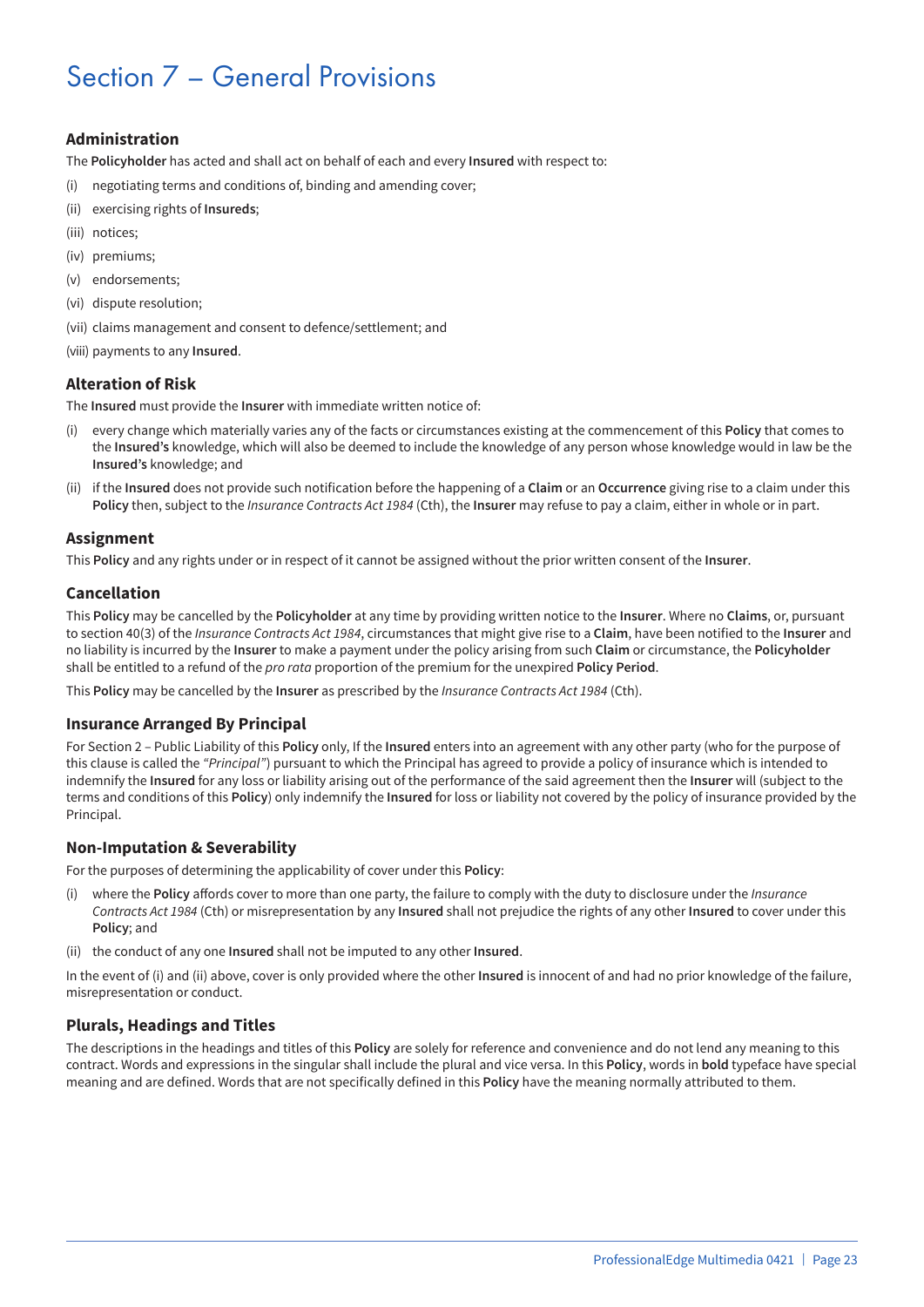#### **Policy Purchase**

In granting cover to the **Insured**, the **Insurer** has relied upon the material statements and particulars in the proposal together with its attachments and other information supplied. If the **Insurer** becomes entitled to avoid this **Policy** from inception or from the time of any variation in cover, the **Insurer** may at its discretion maintain this **Policy** in full force but exclude the consequences of and any **Claim**, **Direct Financial Loss** or **Occurrence** relating to any matter which ought to have been disclosed before inception or any variation in cover.

#### **Run-Off Event**

If a **Run-Off Event** occurs during the **Policy Period**, Section 1 – Professional Indemnity of this **Policy** shall continue to provide cover but only as provided for in the *"Automatic Run-Off Event"* Standard Extension in Section 1 – Professional Indemnity of this **Policy**.

No cover shall be available under Section 2 – Public Liability of this **Policy** in respect any **Occurrence** occurring after the effective date of a **Run-Off Event**.

#### **Sanctions**

If, by virtue of any law or regulation which is applicable to the **Insurer**, its parent company or its ultimate controlling entity, at the inception of the **Policy** or at any time thereafter, providing coverage to the **Insured** is or would be unlawful because it breaches an applicable embargo or sanction, the **Insurer** shall provide no coverage and have no liability whatsoever nor provide any defence to the **Insured** or make any payment of defence costs or provide any form of security on behalf of the **Insured**, to the extent that it would be in breach of such embargo or sanction.

#### **Scope and Governing Law**

Where legally permissible and subject to the *"Sanctions"* General Provision and the exclusions in this **Policy**, Section 1 – Professional Indemnity of this **Policy** shall apply to any **Claim** made against any **Insured** anywhere in the world.

Where legal permissible and subject to the *"Sanctions"* General Provision and the exclusions in this **Policy**, Section 2 – Public Liability of the **Policy** shall apply in respect of **Occurrences** anywhere in the world but does not apply to or insure any liability or any other claim, writ, summons, impending proceedings, impending prosecution or inquest arising from or in respect of:

- (i) the **Business** carried on by the **Insured** at or from any premises situated outside Australia or New Zealand,
- (ii) any contract entered into by the **Insured** under the terms of which work is to be performed outside Australia or New Zealand, or
- (iii) any exports by the **Insured**, its agents or servants to the United States of America or Canada or any of their territories or possessions.

Any interpretation of this **Policy** relating to its construction, validity or operation shall be made in accordance with the laws of the Commonwealth of Australia and the State or Territory in which the **Policy** is issued and in accordance with the English text as it appears in this **Policy**. The parties will submit to the exclusive jurisdiction of the Australian courts, unless specified otherwise.

#### **Tax**

Any payment under this **Policy** shall be reduced by the amount of any input tax credit that the relevant **Insured** is entitled to.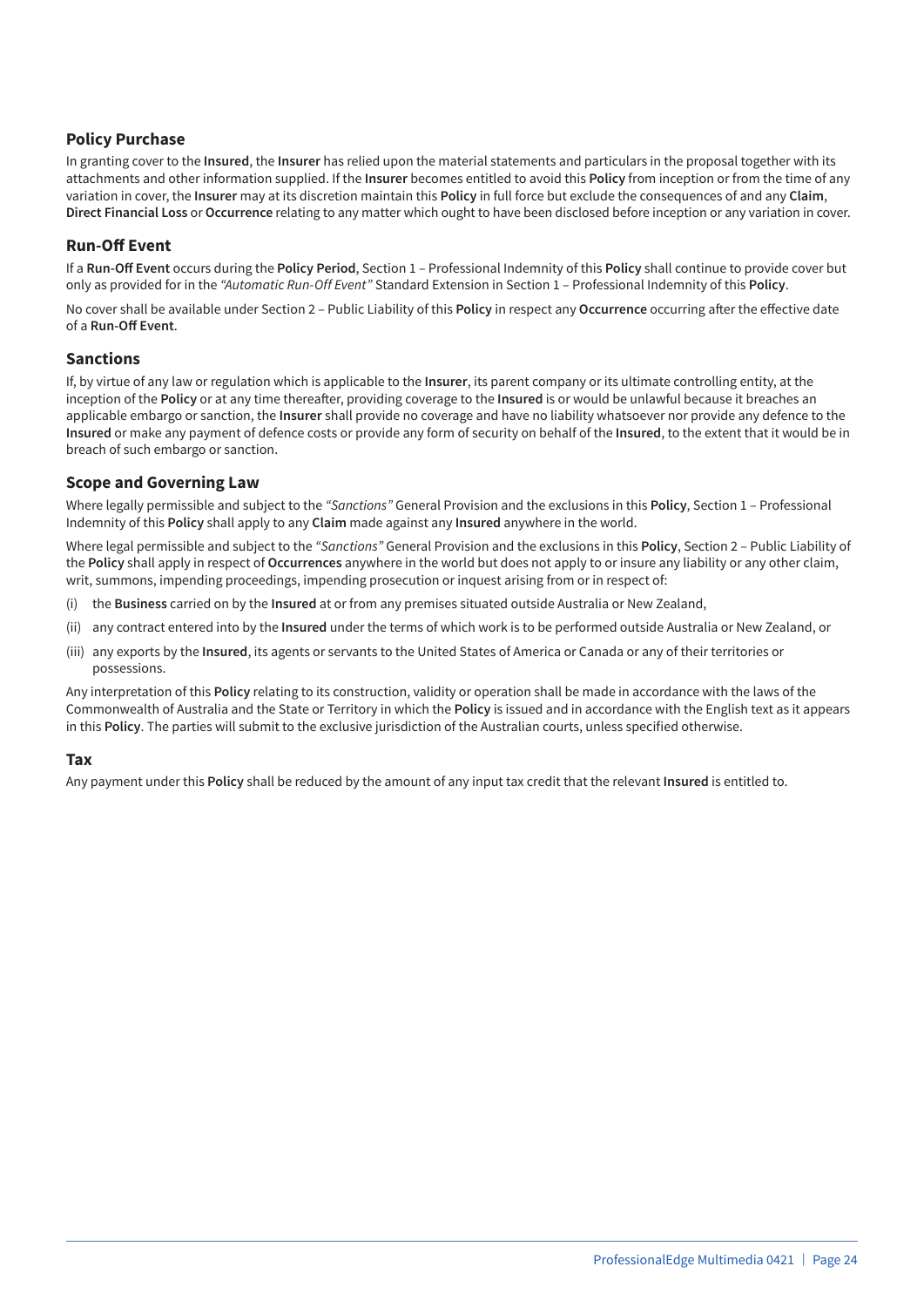## Section 8 – Definitions

#### The following Definitions shall apply to this **Policy**:

| Term(s)                      | <b>Meaning</b>                                                                                                                                                                                                                                                                                                                                                                                                                                                                                                                                                                                                                                                                                                                                                                                                                                                                                                                                                                                                                                                                                                         |
|------------------------------|------------------------------------------------------------------------------------------------------------------------------------------------------------------------------------------------------------------------------------------------------------------------------------------------------------------------------------------------------------------------------------------------------------------------------------------------------------------------------------------------------------------------------------------------------------------------------------------------------------------------------------------------------------------------------------------------------------------------------------------------------------------------------------------------------------------------------------------------------------------------------------------------------------------------------------------------------------------------------------------------------------------------------------------------------------------------------------------------------------------------|
| <b>Advertising Liability</b> | means:<br>(i) libel, slander, defamation;<br>(ii) infringement or copyright of title or slogan;<br>(iii) piracy or unfair competition or idea misappropriation under an implied contract;<br>(iv) invasion of privacy,<br>committed or alleged to have been committed during the Policy Period in any advertisement, publicity<br>article, broadcast or telecast and arising out of the Insured's advertising activities or any advertising<br>activities conducted on behalf of the Insured, in the course of advertising the Insured Products, goods or<br>services.                                                                                                                                                                                                                                                                                                                                                                                                                                                                                                                                                 |
| Agent                        | means any natural person, company or other entity who has or had a written contract with the Policyholder<br>or any Subsidiary to provide Professional Services, but solely limited to such Professional Services for and<br>on behalf of Policyholder or any Subsidiary.                                                                                                                                                                                                                                                                                                                                                                                                                                                                                                                                                                                                                                                                                                                                                                                                                                              |
| Aircraft                     | means any vessel, hovercraft, craft or thing designed to transport persons or property in or through the air<br>or space.                                                                                                                                                                                                                                                                                                                                                                                                                                                                                                                                                                                                                                                                                                                                                                                                                                                                                                                                                                                              |
| <b>Bodily Injury</b>         | means physical injury, sickness, disease or death; and if arising out of the foregoing, nervous shock,<br>emotional distress, mental anguish or mental injury.                                                                                                                                                                                                                                                                                                                                                                                                                                                                                                                                                                                                                                                                                                                                                                                                                                                                                                                                                         |
| <b>Business Premises</b>     | that part of the premises owned or leased or rented by the Policyholder from which the Policyholder carries<br>on the Professional Services.                                                                                                                                                                                                                                                                                                                                                                                                                                                                                                                                                                                                                                                                                                                                                                                                                                                                                                                                                                           |
| Claim                        | means any:<br>(i) written demand; or<br>(ii) civil or administrative proceedings,<br>that seeks compensation to a Third Party first made or brought against the Insured during the Policy Period.                                                                                                                                                                                                                                                                                                                                                                                                                                                                                                                                                                                                                                                                                                                                                                                                                                                                                                                      |
| Company                      | means the Policyholder and any Subsidiary.                                                                                                                                                                                                                                                                                                                                                                                                                                                                                                                                                                                                                                                                                                                                                                                                                                                                                                                                                                                                                                                                             |
| <b>Computer Systems</b>      | means any computer hardware, software or any components thereof that are linked together through a<br>network of two or more devices accessible through the Internet or internal network or that are connected<br>through data storage or other peripheral devices which are owned, operated, controlled or leased by the<br>Company.<br>Company's Computer System also includes:<br>(i) any Third Party computer or electronic device (including mobile phones, tablets or computers owned or<br>controlled by an employee of the Company) used to access the Company's Computer System or Data<br>contained therein, but only to the extent such computer or device is used for that purpose;<br>(ii) any employee "Bring Your Own Device" used to access the Company's Computer System or Data<br>contained therein, but only to the extent such device is used for that purpose; and<br>(iii) any cloud service or other hosted computer resources, used by the Company and operated by a Third<br>Party service provider under a written contract between such a Third Party service provider and the<br>Company. |
| <b>Continuity Date</b>       | means, where and if the Insured has had Continuous Cover, the date at which Continuous Cover<br>commenced or the date specified as the Continuity Date in the Policy Schedule, whichever is the earlier.                                                                                                                                                                                                                                                                                                                                                                                                                                                                                                                                                                                                                                                                                                                                                                                                                                                                                                               |
| <b>Continuous Cover</b>      | where the Insured has maintained continuous professional indemnity insurance in respect of the Professional<br>Services, unbroken for successive periods and without interruption until the inception of this Policy.                                                                                                                                                                                                                                                                                                                                                                                                                                                                                                                                                                                                                                                                                                                                                                                                                                                                                                  |
| <b>Damages</b>               | means any amount that an Insured shall be legally liable to pay as compensation to a Third Party in respect<br>of judgments rendered against an Insured, or for settlements which conform with the consent requirements<br>set out in the "Claims" Conditions.                                                                                                                                                                                                                                                                                                                                                                                                                                                                                                                                                                                                                                                                                                                                                                                                                                                         |
| Data                         | means any electronically stored digital or digitised information or media stored on the Company's Computer<br>System or, an Outside Service Provider Computer System.                                                                                                                                                                                                                                                                                                                                                                                                                                                                                                                                                                                                                                                                                                                                                                                                                                                                                                                                                  |
| <b>Defence Costs</b>         | means reasonable fees, costs and expenses incurred by or on behalf of the Insured in the investigation,<br>defence, adjustment, settlement or appeal of any Claim or of any other claim, writ, summons, impending<br>proceedings, impending prosecution or inquest arising directly from an Occurrence. "Defence Costs" shall<br>not mean any internal or overhead expenses of any Insured or the costs of any Insured's time.                                                                                                                                                                                                                                                                                                                                                                                                                                                                                                                                                                                                                                                                                         |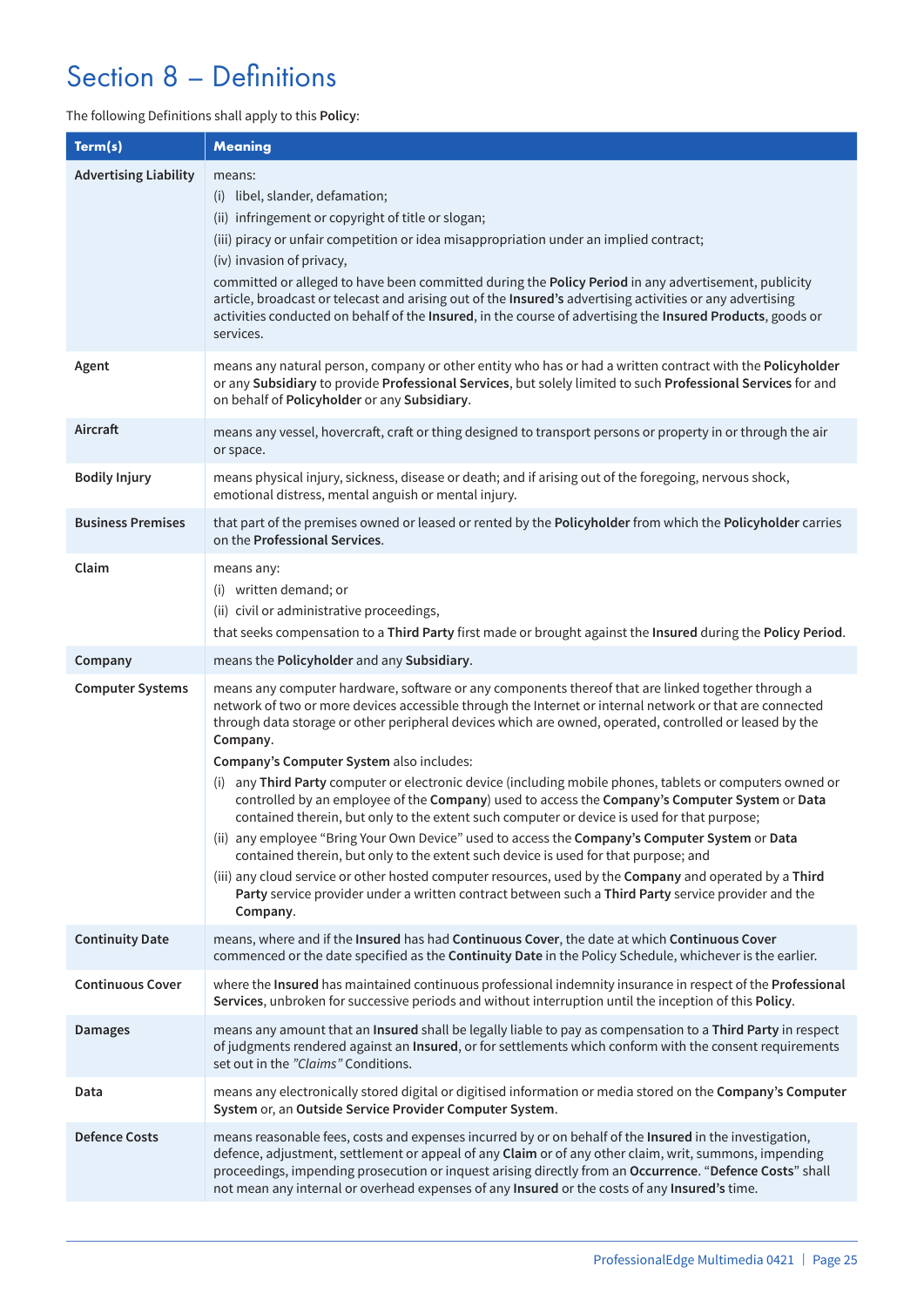| Term(s)                                         | <b>Meaning</b>                                                                                                                                                                                                                                                                                                                                                                                                                                                                                                                                                                                                                                                                   |
|-------------------------------------------------|----------------------------------------------------------------------------------------------------------------------------------------------------------------------------------------------------------------------------------------------------------------------------------------------------------------------------------------------------------------------------------------------------------------------------------------------------------------------------------------------------------------------------------------------------------------------------------------------------------------------------------------------------------------------------------|
| <b>Direct Financial Loss</b>                    | means direct financial loss caused by the loss of any currency, coins, bank notes, bullion, cheques, travellers'<br>cheques, money orders, postal orders, precious metals, stamps, coupons or Securities owned by the<br>Policyholder or any Subsidiary.                                                                                                                                                                                                                                                                                                                                                                                                                         |
|                                                 | "Direct Financial Loss" does not include: (i) cryptocurrency, wages, salaries or other remuneration or<br>benefits paid by the Policyholder or any Subsidiary to its Employees, partners, principals or directors; (ii)<br>complete or partial non-payment or default under any credit arrangement; or (iii) any costs, fees or other<br>expenses incurred by the Insured in prosecuting or defending any demand, claim or legal proceeding<br>resulting from a Direct Financial Loss which is covered under this Policy.                                                                                                                                                        |
| <b>Dishonest Act</b>                            | means any fraudulent or dishonest act committed by an Employee other than a volunteer (acting alone or<br>in collusion with others) with the principal intent to cause the Policyholder or any Subsidiary to sustain a<br>Direct Financial Loss and results in the Employee making an improper financial gain for themselves or for<br>any other individual or entity intended by the Employee to receive such gain.                                                                                                                                                                                                                                                             |
| Discovered,<br>Discovers or<br><b>Discovery</b> | means when any of the Policyholder's, or a Subsidiary's partners, principals, directors, officers, departmental<br>seniors, senior managers or equivalent (who are not in collusion with an Employee who has or is attempting<br>to commit a Dishonest Act) first becomes aware of any facts which would cause a reasonable person to<br>assume that a Direct Financial Loss which may be covered under this Policy has been or is likely to be<br>incurred, even though the exact amount or details of the Direct Financial Loss are not known at the time the<br>person first became aware of such facts. The first Discovery constitutes Discovery by each and every Insured. |
| <b>Documents</b>                                | means all documents of any nature whatsoever including computer record and electronic or digitised data;<br>but does not include any currency, negotiable instruments or records thereof.                                                                                                                                                                                                                                                                                                                                                                                                                                                                                        |
| Employee                                        | For Section 1 - Professional Indemnity only means any:                                                                                                                                                                                                                                                                                                                                                                                                                                                                                                                                                                                                                           |
|                                                 | (i) natural person, other than a director partner or principal, who is or has been expressly engaged as an<br>employee under a contract of employment with the Policyholder or any Subsidiary; and                                                                                                                                                                                                                                                                                                                                                                                                                                                                               |
|                                                 | (ii) contractor or consultant who:                                                                                                                                                                                                                                                                                                                                                                                                                                                                                                                                                                                                                                               |
|                                                 | (a) has a written contract with the Policyholder or Subsidiary to perform Professional Services solely<br>for and on behalf of an Insured;                                                                                                                                                                                                                                                                                                                                                                                                                                                                                                                                       |
|                                                 | (b) a deemed worker under the workers compensation laws of the Commonwealth of Australia or State<br>or Territory in which the contractor or consultant is performing Professional Services on behalf of any<br>Policyholder or Subsidiary; and                                                                                                                                                                                                                                                                                                                                                                                                                                  |
|                                                 | (c) volunteer solely under the direction and direct supervision of the Policyholder or any Subsidiary.                                                                                                                                                                                                                                                                                                                                                                                                                                                                                                                                                                           |
|                                                 | For Section 2 - Public Liability only means any natural person who is or has been expressly engaged as an<br>employee under a contract of employment with the Policyholder or any Subsidiary.                                                                                                                                                                                                                                                                                                                                                                                                                                                                                    |
| Family                                          | means any parent or dependant, child, sibling, spouse or partner of an Insured.                                                                                                                                                                                                                                                                                                                                                                                                                                                                                                                                                                                                  |
| Fraud/Dishonesty                                | means any actual or alleged fraudulent or dishonest conduct.                                                                                                                                                                                                                                                                                                                                                                                                                                                                                                                                                                                                                     |
| <b>Inquiry</b>                                  | means an administrative or regulatory proceeding or official investigation into the performance of Professional<br>Services of the Policyholder or Subsidiary, and that the Policyholder or Subsidiary are compelled to attend.                                                                                                                                                                                                                                                                                                                                                                                                                                                  |
| <b>Inquiry Costs</b>                            | means reasonable and necessary fees, costs, expenses incurred by the Insured with the prior written consent<br>of the <b>Insurer</b> .                                                                                                                                                                                                                                                                                                                                                                                                                                                                                                                                           |
| <b>Insured</b>                                  | means:                                                                                                                                                                                                                                                                                                                                                                                                                                                                                                                                                                                                                                                                           |
|                                                 | (i) the Policyholder or any Subsidiary;                                                                                                                                                                                                                                                                                                                                                                                                                                                                                                                                                                                                                                          |
|                                                 | (ii) any natural person, who is or has been a principal, partner or director of the Policyholder or any<br>Subsidiary;                                                                                                                                                                                                                                                                                                                                                                                                                                                                                                                                                           |
|                                                 | (iii) any Employee; and                                                                                                                                                                                                                                                                                                                                                                                                                                                                                                                                                                                                                                                          |
|                                                 | (iv) any temporary contract labour, self-employed persons, labour-only subcontractors, solely under contract<br>with, and under the direction and direct supervision of the Policyholder or any Subsidiary;                                                                                                                                                                                                                                                                                                                                                                                                                                                                      |
|                                                 | but only when providing Professional Services in the foregoing capacities.                                                                                                                                                                                                                                                                                                                                                                                                                                                                                                                                                                                                       |
|                                                 | "Insured" also includes the lawful spouse or domestic partner in the event of death or incapacitation of an<br>Insured or any estate, or legal representatives of any Insured described in (ii) and (iii) of this definition with<br>respect to the Insured's provision of Professional Services in any such capacity.                                                                                                                                                                                                                                                                                                                                                           |
|                                                 |                                                                                                                                                                                                                                                                                                                                                                                                                                                                                                                                                                                                                                                                                  |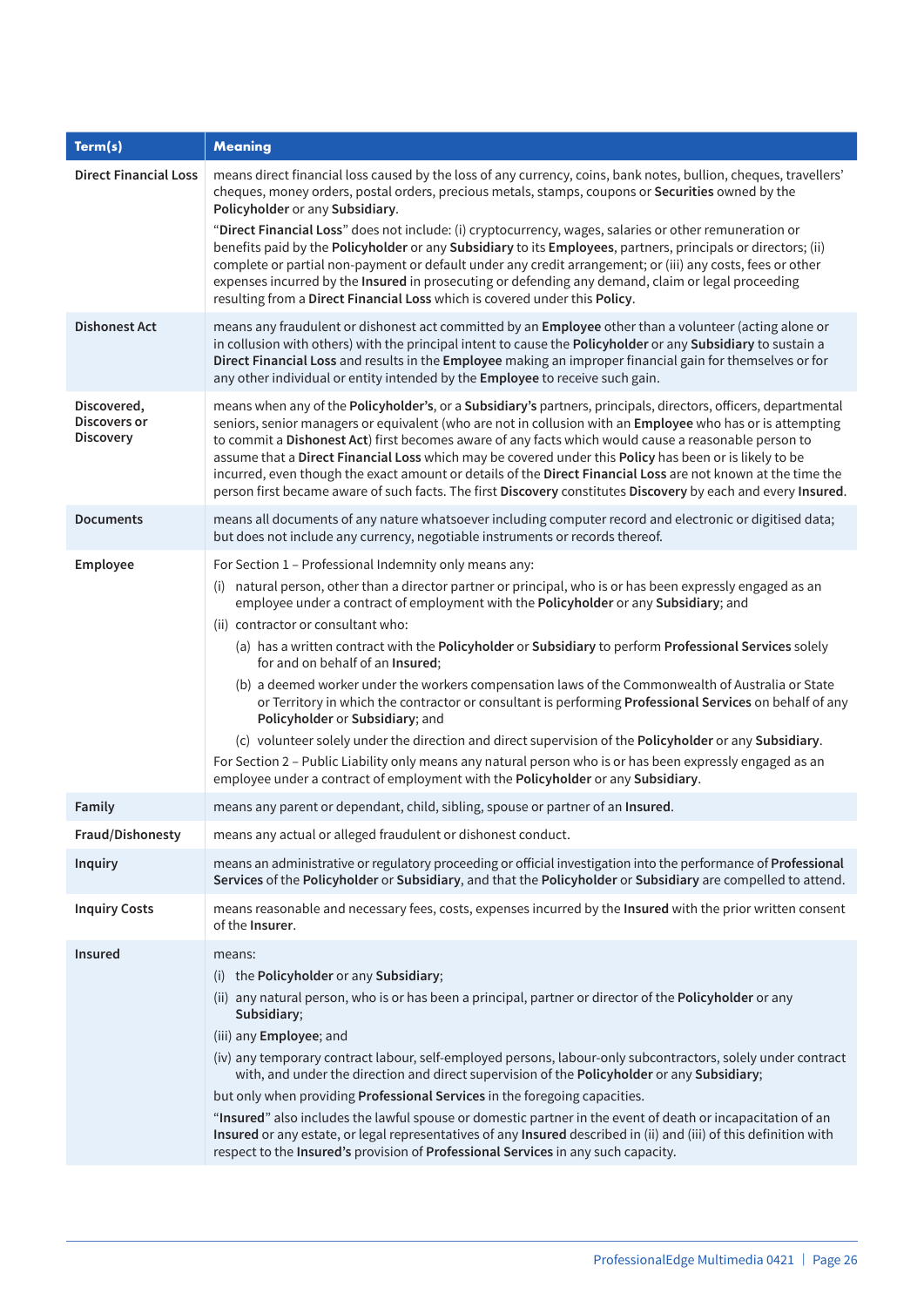| Term(s)                                    | <b>Meaning</b>                                                                                                                                                                                                                                                                                                                                                                                                                                                                                                                                                                                                                                                                                                      |
|--------------------------------------------|---------------------------------------------------------------------------------------------------------------------------------------------------------------------------------------------------------------------------------------------------------------------------------------------------------------------------------------------------------------------------------------------------------------------------------------------------------------------------------------------------------------------------------------------------------------------------------------------------------------------------------------------------------------------------------------------------------------------|
| <b>Insured Products</b>                    | means anything, including any packaging or container thereof (after it has ceased to be in the possession<br>or control of the Insured) manufactured, grown, extracted, produced, processed, assembled, constructed,<br>erected, installed, repaired, serviced, treated, sold, supplied, resupplied or distributed by the Insured.                                                                                                                                                                                                                                                                                                                                                                                  |
| <b>Insurer</b>                             | means AIG Australia Limited ABN 93 004 727 753, AFSL 381686, of Level 19, 2 Park Street, Sydney, NSW 2000.                                                                                                                                                                                                                                                                                                                                                                                                                                                                                                                                                                                                          |
| Intellectual<br><b>Property Rights</b>     | means:<br>(i) any intellectual property, licenses, copyright, trademark, service mark, registered designs, CAD drawings,<br>drawings, patents, pass off;<br>(ii) Trade Secrets; and<br>(iii) confidentiality,<br>of any Third Party.                                                                                                                                                                                                                                                                                                                                                                                                                                                                                |
| <b>Internet Operations</b>                 | means the following:<br>(i) use of electronic mail systems by the Insured's Employees, including part-time and temporary staff, and<br>others within the Insured's organisation;<br>(ii) access through the Insured's network to the world wide web or a public internet site by the Insured's<br>Employees, including part-time and temporary staff, and others within the Insured's organisation;<br>(iii) access to the Insured's intranet (meaning internal company information and computing resources) which<br>is made available through the world wide web for the Insured's customers or other outside the Insured's<br>organisation; and<br>(iv) the operation and maintenance of the Insured's web site. |
| <b>Limit of Liability</b>                  | means the amount specified as such in the Schedule.                                                                                                                                                                                                                                                                                                                                                                                                                                                                                                                                                                                                                                                                 |
| Misleading or<br><b>Deceptive Conduct</b>  | means any actual or alleged misleading or deceptive conduct at law or under the Competition and Consumer<br>Act 2010 (Cth), Corporations Act 2001 (Cth), Australian Securities and Investments Commission Act 2001 (Cth), or<br>any similar provisions in the States' Fair Trading Acts.                                                                                                                                                                                                                                                                                                                                                                                                                            |
| Money                                      | means any currency, coins, bank notes, bullion, cheques, travellers' cheques, money orders, postal orders,<br>precious metals, stamps, coupons or cryptocurrencies.                                                                                                                                                                                                                                                                                                                                                                                                                                                                                                                                                 |
| <b>Motor Vehicle</b>                       | means any type of machine on wheels or on caterpillar tracks made or intended to be propelled by means<br>other than manual or animal power.                                                                                                                                                                                                                                                                                                                                                                                                                                                                                                                                                                        |
| Occurrence                                 | means an event, including continuous or repeated exposure to substantially the same general conditions,<br>which results in Personal Injury, or Property Damage neither expected not intended from the Insured's<br>standpoint.                                                                                                                                                                                                                                                                                                                                                                                                                                                                                     |
| Organisation                               | means any parent company or other entity which is or has been at any time directly or indirectly owned,<br>controlled or managed by any Insured.                                                                                                                                                                                                                                                                                                                                                                                                                                                                                                                                                                    |
| <b>Outside Service</b><br>Provider ('OSP') | an entity which is not owned, operated or controlled by the Company that the Company has appointed to<br>provide specified services (including webhosting, payment processing and IT security data collection, data<br>processing, delegation of data processing, storage of data and/or deletion or destruction of data) which<br>would otherwise be provided internally whether based on an express contractual agreement, but only to the<br>extent of the provision of such services.                                                                                                                                                                                                                           |
| Over-redemption                            | means price discounts, prizes, awards or other consideration given in excess of the total contracted or expected<br>amount.                                                                                                                                                                                                                                                                                                                                                                                                                                                                                                                                                                                         |
| Personal Injury                            | means:<br>(i) Bodily Injury;<br>(ii) false arrest, false imprisonment, malicious prosecution and humiliation;<br>(iii) libel, slander, defamation of character;<br>(iv) wrongful entry or wrongful eviction or other invasion of the right of private occupancy;<br>(v) assault and battery not committed by or at the direction of the Insured unless committed for the purpose<br>of preventing or eliminating danger to persons or property,<br>which occurs during the Policy Period.                                                                                                                                                                                                                           |
| <b>Policy</b>                              | means this document the Policy Schedule and any endorsement or notice we give you in writing.                                                                                                                                                                                                                                                                                                                                                                                                                                                                                                                                                                                                                       |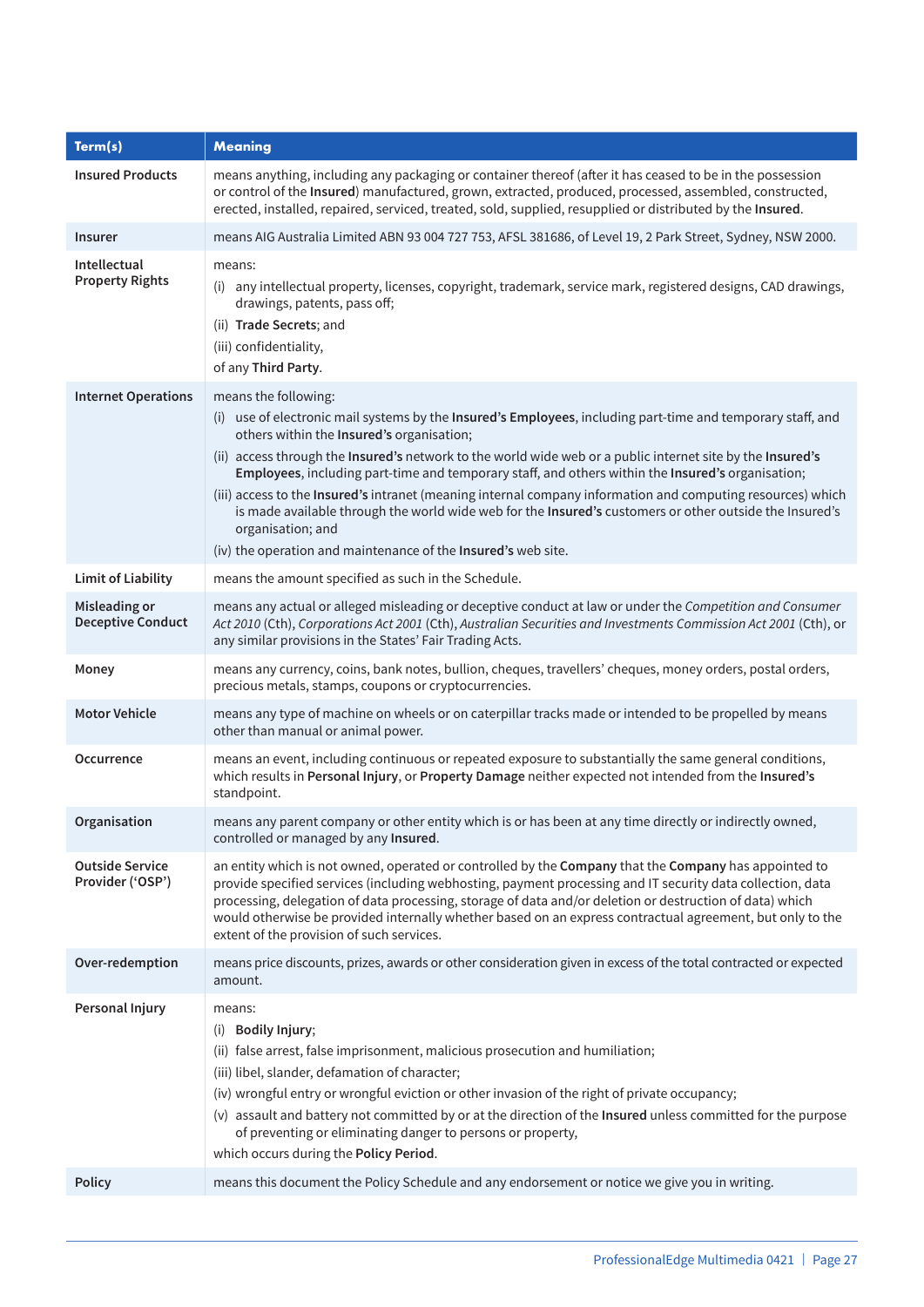| Term(s)                                       | <b>Meaning</b>                                                                                                                                                                                                                                                                                                                                                                                                                                                                                                                                                                                                  |
|-----------------------------------------------|-----------------------------------------------------------------------------------------------------------------------------------------------------------------------------------------------------------------------------------------------------------------------------------------------------------------------------------------------------------------------------------------------------------------------------------------------------------------------------------------------------------------------------------------------------------------------------------------------------------------|
| <b>Policy Period</b>                          | means the period of time specified in the Schedule unless the Policy is cancelled in which event the Policy<br>Period will end on the effective date of the cancellation.                                                                                                                                                                                                                                                                                                                                                                                                                                       |
| Policyholder                                  | means the entity or natural person specified as such in the Schedule.                                                                                                                                                                                                                                                                                                                                                                                                                                                                                                                                           |
| <b>Pollutants</b>                             | means, but is not limited to, any solid, liquid, biological, radiological, gaseous or thermal irritant or<br>contaminant whether occurring naturally or otherwise, including asbestos, smoke, vapour, soot, fibres,<br>mould, spores, fungus, germs, fumes, acids, alkalis, nuclear or radioactive material of any sort, chemicals or<br>waste. "Waste" includes, but is not limited to, material to be recycled, reconditioned or reclaimed.                                                                                                                                                                   |
| Premium                                       | means the amount specified as such in the Schedule and any premium adjustment reflected in an<br>Endorsement to this Policy.                                                                                                                                                                                                                                                                                                                                                                                                                                                                                    |
| Professional<br>Services                      | means:<br>planning, researching, creation, design or compilation;<br>(i)<br>(ii) broadcasting;<br>(iii) publishing and distribution;<br>(iv) production of audio and visual content;<br>(v) marketing and advertising;<br>(vi) exhibitions;<br>(vii) public relations;<br>(viii) project and event management;<br>(ix) printing;<br>of any medium or expression or communication.                                                                                                                                                                                                                               |
| Proportionate<br><b>Liability Legislation</b> | means the following legislation, as amended from time to time: Civil Liability Act 2002 (NSW) Pt 4, Wrongs Act<br>1958 (Vic) Pt IVAA, Civil Liability Act 2002 (WA) Pt 1F, Civil Liability Act 2003 (Qld) Pt 2, Civil Law (Wrongs) Act 2002<br>(ACT) Ch 7A, Proportionate Liability Act 2005 (NT), Civil Liability Act 2002 (Tas) Part 9A, Law Reform (Contributory<br>Negligence and Apportionment of Liability) Act 2001 (SA) Pt 3, Competition and Consumer Act 2010 (Cth),<br>Development Act 1993 (SA) s72, Building Act 2004 (ACT) s141 and Building Act 2000 (Tas) s252, and any similar<br>legislation. |
| <b>Property Damage</b>                        | means<br>a) physical damage to or destruction of tangible property including the loss of use of that property thereof.<br>All such loss of use shall be deemed to happen at the time of the physical damage that caused it; or<br>b) loss of use of tangible property which has not been physically damaged or destroyed provided such loss<br>of use is caused by physical damage to or destruction of other tangible property which first happened during<br>the Policy Period.                                                                                                                               |
| Retention                                     | means the amount specified as such in the Schedule.                                                                                                                                                                                                                                                                                                                                                                                                                                                                                                                                                             |
| <b>Retroactive Date</b>                       | means the date specified as such in the Schedule.                                                                                                                                                                                                                                                                                                                                                                                                                                                                                                                                                               |
| <b>Run-Off Event</b>                          | means where the Policyholder:<br>(i) ceases to exist, operate or provide Professional Services; or<br>(ii) consolidates with, merges into, or sells more than fifty percent (50%) of its assets or equity to, any other<br>person or group of persons acting in concert.                                                                                                                                                                                                                                                                                                                                        |
| <b>Securities</b>                             | means any negotiable or non-negotiable instruments or contracts representing Money or other property<br>including but not limited to shares, preference shares, stocks, debentures, warrants, options, bonds,<br>promissory notes or other equity or debt security.                                                                                                                                                                                                                                                                                                                                             |
| <b>Senior Lawyer</b>                          | means a senior lawyer to be mutually agreed upon by the Insurer and relevant Insured, or in the absence<br>of agreement, to be appointed by the nominee of the law society (or similar organisation) selected by the<br>Insurer.                                                                                                                                                                                                                                                                                                                                                                                |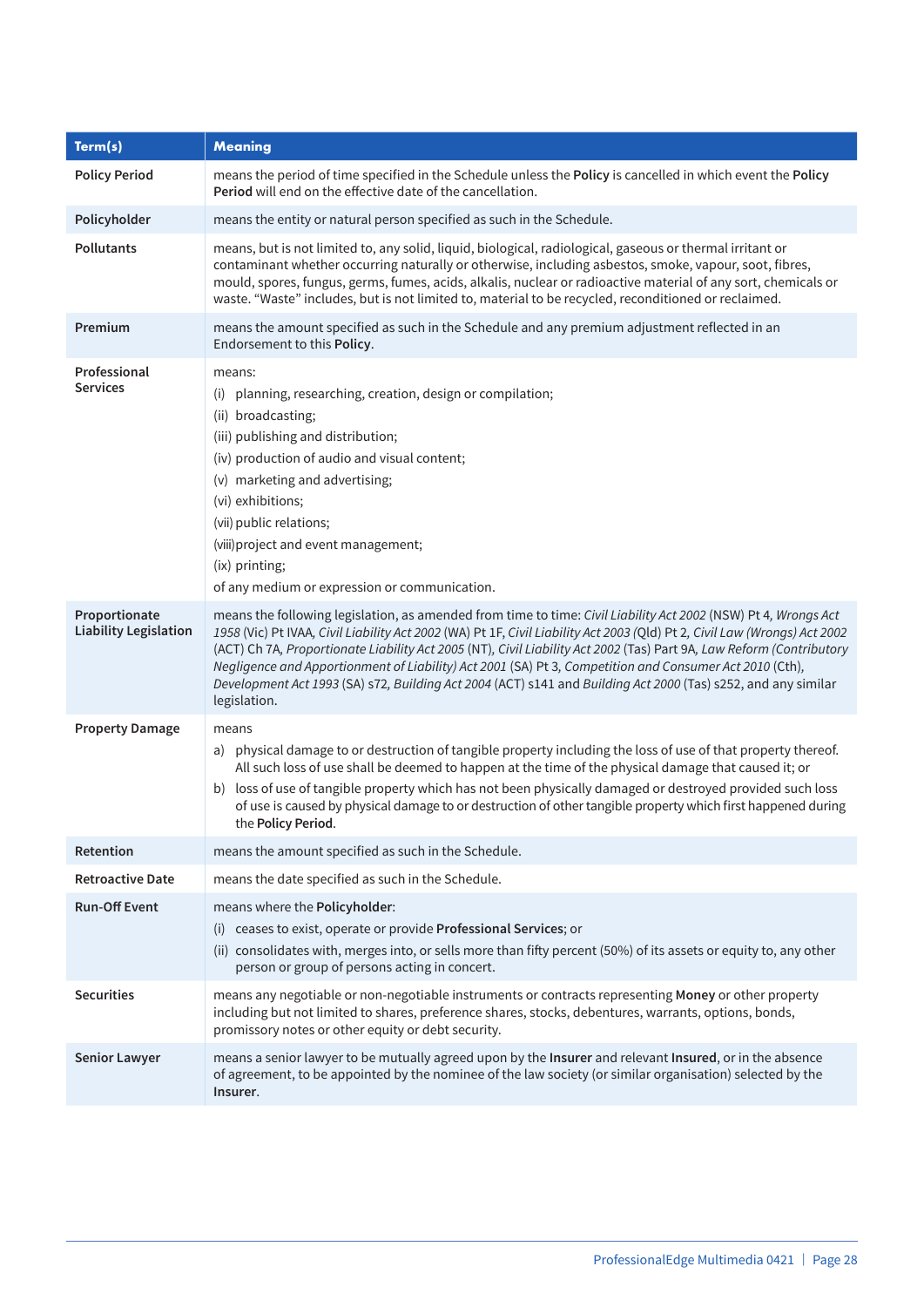| Term(s)              | <b>Meaning</b>                                                                                                                                                                                                                                                    |
|----------------------|-------------------------------------------------------------------------------------------------------------------------------------------------------------------------------------------------------------------------------------------------------------------|
| Subsidiary           | means companies in which the Policyholder either directly, or indirectly through one or more of its<br>Subsidiaries, currently or previously;                                                                                                                     |
|                      | controls the composition of the board of directors;<br>(i)                                                                                                                                                                                                        |
|                      | (ii) controls more than half of the voting power; or                                                                                                                                                                                                              |
|                      | (iii) holds more than half of the issued share capital.                                                                                                                                                                                                           |
|                      | For any Subsidiary or any Insured thereof, cover under this Policy shall only apply to a Claim or loss insured<br>by this Policy arising from the performance of Professional Services by such entity or company while it is a<br>Subsidiary of the Policyholder. |
| <b>Third Party</b>   | means any entity or natural person; provided, however, Third Party does not mean any:<br>(i) Insured; or                                                                                                                                                          |
|                      | (ii) other entity or natural person having a direct or indirect financial interest or executive role in the<br>operation of the Policyholder or any Subsidiary.                                                                                                   |
| <b>Tool of Trade</b> | means any Motor Vehicle which has a tool or plant forming part of or attached to or used in connection with<br>it while such tool or plant is engaged on a work site, but does not include:                                                                       |
|                      | Motor Vehicles whilst in transit to or from any worksite; or<br>(i)                                                                                                                                                                                               |
|                      | (ii) Motor Vehicles used for transport or haulage.                                                                                                                                                                                                                |
| <b>Trade Secret</b>  | means information that derives independent economic value, actual or potential, from not being generally<br>known and not being readily ascertainable through proper means by other persons.                                                                      |
| <b>Trust</b>         | means any entity or trustee or former trustee of a trust which is or has been at any time directly or indirectly<br>owned, controlled or managed by any:<br>$(a)$ Insured;                                                                                        |
|                      | (b) Family; or                                                                                                                                                                                                                                                    |
|                      | (c) Organisation,                                                                                                                                                                                                                                                 |
|                      | or of a trust where an Insured or any Family is a beneficiary or the appointor.                                                                                                                                                                                   |
| Watercraft           | means any vessel, craft or thing made or intended to float on or in or travel on or through or under water.                                                                                                                                                       |